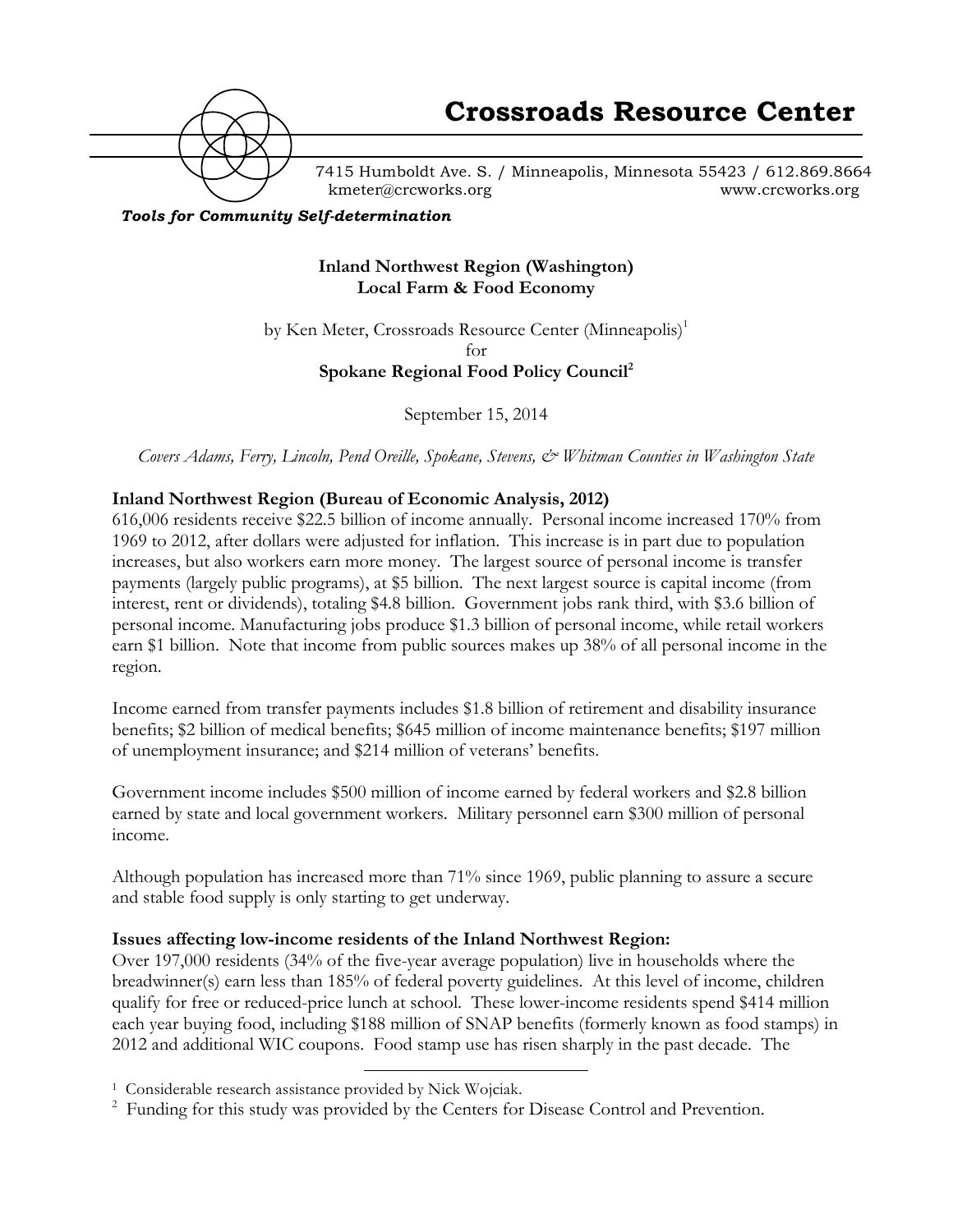region's 6,997 farmers receive an annual combined total of \$127 million in subsidies (24-year average, 1989-2012), mostly to raise crops such as corn, wheat, or soybeans that are sold as commodities, not to feed local residents. *Data from Federal Census of 2008-2012, Bureau of Labor Statistics, & Bureau of Economic Analysis.*

8.6% percent of the region's households (nearly 54,000 residents) earn less than \$10,000 per year. *Source: Federal Census of 2008-2012.*

22.5% of adults aged 18-64 in the Spokane metro area ( $MSA<sup>3</sup>$ ) carried no health insurance in 2010; this was up from 14.6% in 2003. *Source: Centers for Disease Control.*

### **Food-related health conditions:**

22% of the metro area's residents reported in 2009 that they eat five or more servings of fruit or vegetables each day. 78% do not. This level of adequate consumption is higher than the 2003 rate of 20%. This is a key indicator of health, since proper fruit and vegetable consumption has been connected to better health outcomes. *Source: Centers for Disease Control.*

54% of Spokane metro area adults reported in 2009 that they have at least 30 minutes of moderate physical activity five or more days per week, or vigorous physical activity for 20 or more minutes three or more days per week. This is about the same as the rate of 53% in 2003. *Source: Centers for Disease Control.*

8.3% of the metro area's residents have been diagnosed with diabetes as of 2010. This is an increase from the 2003 rate of 6.5%. *Source: Centers for Disease Control.* Medical costs for treating overweightness, obesity, diabetes and related conditions in Washington State total \$5.1 billion. *Source: American Diabetes Association.*

61% of Spokane metro region residents were overweight (32%) or obese (29%) in 2012. The results from 2012 do not appear to be comparable to results from 2010 and earlier years, as reported in our prior review of the Inland Northwest Region (called the Spokane Region in that prior study). *Source*: *Centers for Disease Control.*

### **The region's farms (USDA/NASS Census of Agriculture, 2012)**

*Agricultural Census data for 2012 were released May 2, 2014*

*The Census of Agriculture defines a "farm" as "an operation that produces, or would normally produce and sell, \$1,000 or more of agricultural products per year."*

### *Land:*

- 6,997 farms. This is 19% of Washington farms.
- The Inland Northwest Region had 2% fewer farms in 2012 than in 2007.
- 1,140 (16%) of these are 1,000 acres or more in size.

<sup>3</sup> Health data (only) are reported for the Metropolitan Statistical Area that includes Pend Oreille, Spokane, and Stevens Counties.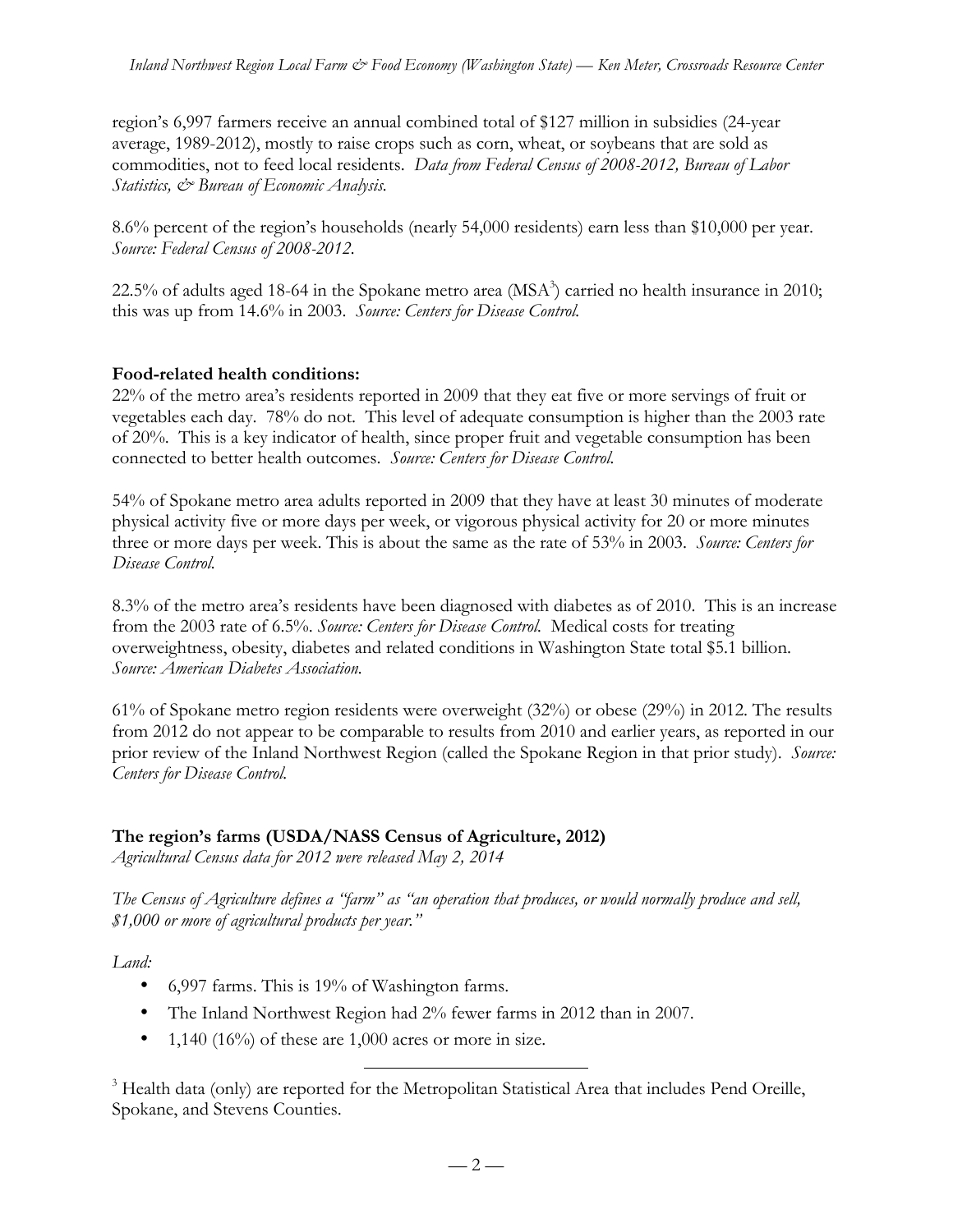- 2,737 (39%) farms are less than 50 acres.
- Average farm size is 761 acres, nearly double the state average of 396 acres.
- The has 5.3 million acres of land in farms.
- This amounts to 36% of the state's farmland.
- The Inland Northwest Region holds 1.8 million acres of harvested cropland.
- 187,000 of these acres are irrigated.
- Average value of land and buildings per farm was \$1 million. This was more than the 2012 state average of \$910,000.

#### *Sales:*

*With the exception of foods sold directly to consumers (see below), farmers typically sell commodities to wholesalers, brokers or manufacturers that require further processing or handling to become consumer items. The word "commodities" is used in this report to mean the crops and livestock sold by farmers through these wholesale channels. The term "products" encompasses commodity sales, direct sales, and any other sales.* 

- The region's farmers sold \$1.2 billion of crops and livestock in 2012.
- Farm product sales increased by 35% from 2007 to 2012.
- \$1 billion of crops were sold.
- \$158 million of livestock and products were sold.
- 4,488 (64%) of the region's farms sold less than \$10,000 of products in 2012.
- Total sales from these small farms were at least \$7.8 million, more than 1% of the region's farm product sales. *Note that data for sales from farms selling less than \$10,000 worth of product in Ferry County were suppressed by the USDA in an effort to protect confidentiality, so this total and percentage are incomplete.*
- 1,409 (20%) of the region's farms sold more than \$100,000 of products.
- Total sales from these larger farms were at least \$1.1 billion, more than 96% of the region's farm product sales. *Note that data for sales from farms selling more than \$100,000 worth of product in Ferry and Pend Oreille counties were suppressed by the USDA in an effort to protect confidentiality, so this total and percentage are incomplete.*
- 51% of the region's farms (3,534 of 6,997) reported net losses in 2012. This is less than the Washington state average of 62%.
- 2,918 (42%) of Inland Northwest Region's farmers collected a combined total of \$73 million of federal subsidies in 2012.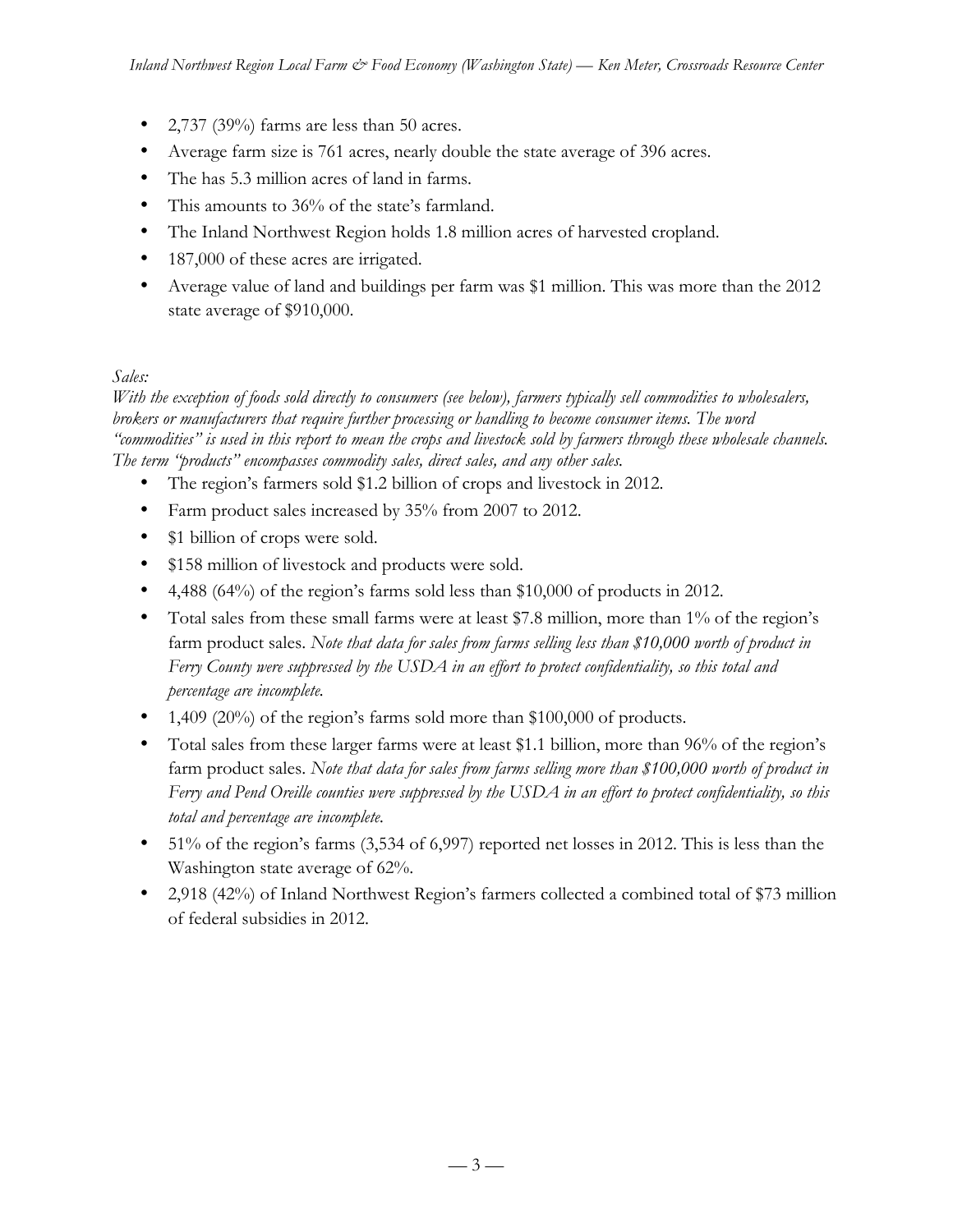#### **Top farm products of Inland Northwest Region (2012).**

*Note: \*\* denotes sales data has been suppressed.*

| Product                  | \$ Millions |
|--------------------------|-------------|
| Wheat                    | **592       |
| Vegetables               | $***111$    |
| Legumes & oil crops      | $*$ $92$    |
| Forage Crops (hay, etc.) | $***71$     |
| Fruits & Tree Nuts       | $**67$      |
| Cattle & calves          | 49          |
| Corn                     | **16        |
| Ornamentals              | $***15$     |
| Barley                   | $***14$     |
|                          |             |

#### *Production Expenses:*

- Fertilizer, lime, and soil conditioners were the largest single expense for Inland Northwest Region farmers in 2012, totaling \$141 million (16% of production expenses).
- Hired farm labor ranked as the second most important expense, at \$95 million (11%).
- Chemical purchases totaled \$93 million (11%).
- Farmers charged \$83 million to depreciation (9%).
- Supplies, repairs, and maintenance cost farmers \$81 million (9%).
- Gasoline, fuels, and oil costs totaled \$66 million (8%).
- Land and building rentals totaled \$63 million (7%).
- Feed purchases cost farmers at least \$63 million (7%). *Note that data for feed purchases in Lincoln County were suppressed by the USDA In an effort to protect confidentiality, so this total and percentage are incomplete.*
- Seed purchases were \$51 million (6%).

#### *Cattle & Dairy:*

- 1,912 farms hold an inventory of 127,000 cattle.
- 82,000 cattle were sold by farmers in 2012 for total sales of \$49 million.
- 1,563 farms raise beef cows.
- 85 farms raise milk cows.
- 19 farms produced corn for silage.
- 2,286 farms produced 460,000 tons of forage crops (hay, etc.) on 182,000 acres.
- 1,857 farms sold at least \$71 million of forage. *Note that data for sales of forage in Ferry County were suppressed by the USDA in an effort to protect confidentiality, so this total is incomplete.*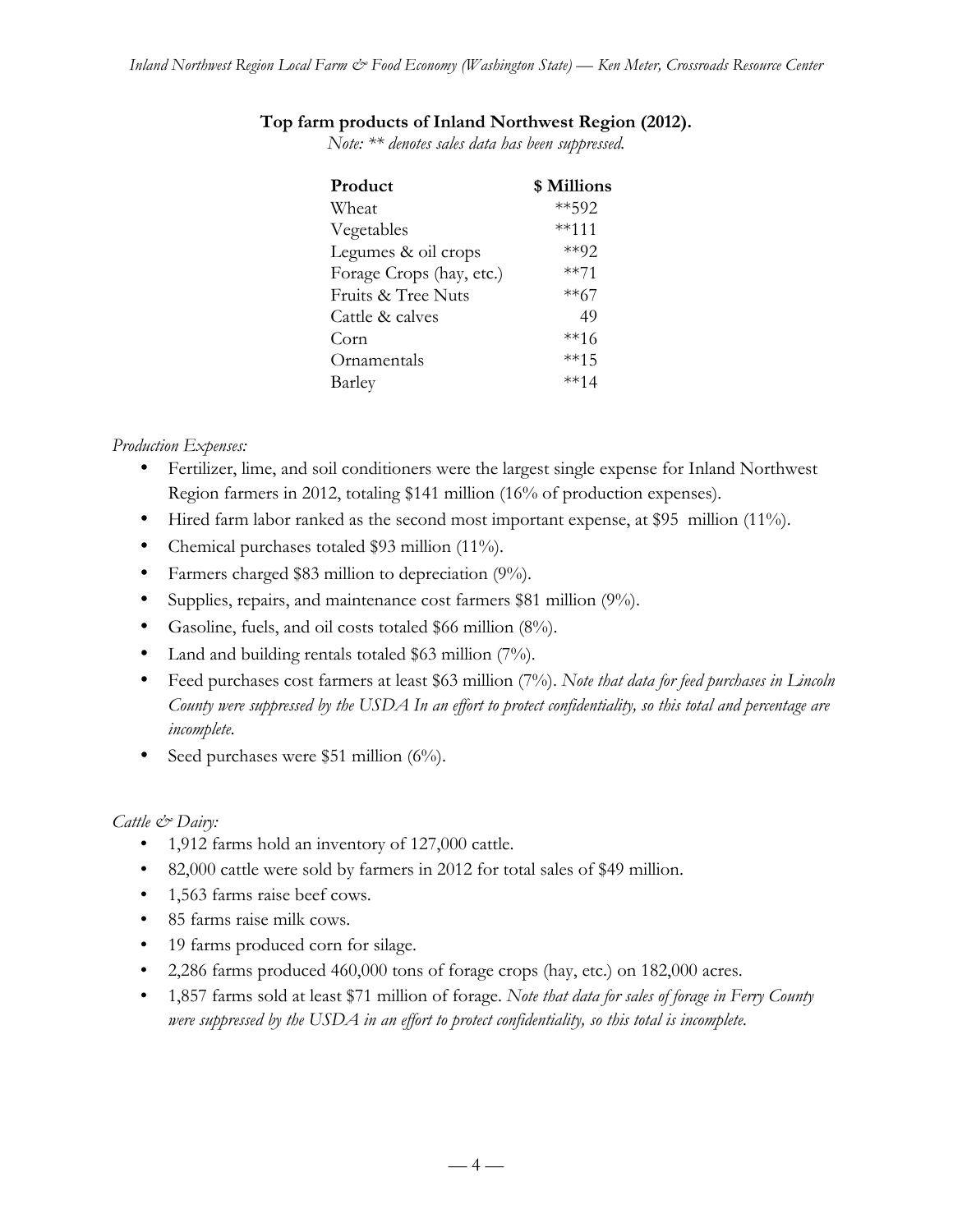### *Other Livestock & Animal Products:*

- 139 farms hold an inventory of at least 5,520 hogs and pigs. *Note that data for inventory of hogs and pigs in Adams, Pend Oreille, and Stevens counties were suppressed by the USDA in an effort to protect confidentiality, so this total is incomplete.*
- 185 farms sold at least 10,000 hogs and pigs in 2012. *Note that data for hogs and pigs sold in Adams County were suppressed by the USDA in an effort to protect confidentiality, so this total is incomplete.*
- 337 farms hold an inventory of 12,000 sheep and lambs.
- 325 farms sold \$1.8 million worth of sheep, goats, and lambs in 2012.
- 998 farms hold an inventory of at least 17,000 laying hens*. Note that data for inventory of laying hens in Adams County were suppressed by the USDA in an effort to protect confidentiality, so this total is incomplete.*
- 75 farms raise broiler chickens.
- 15 farms engage in aquaculture.
- 398 farms raise horses and ponies.

#### *Grains, Oil Seeds, & Edible Beans:*

- 1,612 farms produced at least \$753 million of grains, oil seeds, and edible beans. *Note that data for sales of grains, oil seeds, and edible beans in Ferry and Pend Oreille counties were suppressed by the USDA in an effort to protect confidentiality, so this total is incomplete.*
- 70 farms produced at least 2.3 million bushels of corn on over 14,000 acres, worth more than \$16 million. *Note that data for bushels and acreage of corn in Ferry, Lincoln, Spokane, and Whitman counties, and sales of corn in Ferry, Spokane, Stevens, and Whitman counties were suppressed by the USDA in an effort to protect confidentiality, so these totals are incomplete.*
- 1,423 farms produced 79 million bushels of wheat on 1.2 million acres, worth more than \$592 million. *Note that data for sales of wheat in Ferry County were suppressed by the USDA in an effort to protect confidentiality, so this total is incomplete.*
- 591 farms produced at least 10 million bushels of barley on more than 146,000 acres, worth over \$14 million. *Note that data for bushels and acreage of barley in Ferry and Pend Oreille counties, and data for sales of barley in Ferry, Pend Oreille, Spokane, and Whitman counties were suppressed by the USDA in an effort to protect confidentiality, so these totals are incomplete.*

*Vegetables & Melons (some farmers state that Ag Census data does not fully represent vegetable production):*

- 308 farms worked 33,000 acres to produce vegetables, worth at least \$111 million. Most of this production was exported outside of the region. *Note that data for sales of vegetables in Ferry, Stevens, and Whitman counties were suppressed by the USDA in an effort to protect confidentiality, so this total is incomplete.*
- This represents a 65% increase in the number of farms (from 191) over 2007 levels.
- 161 farms raised potatoes*.*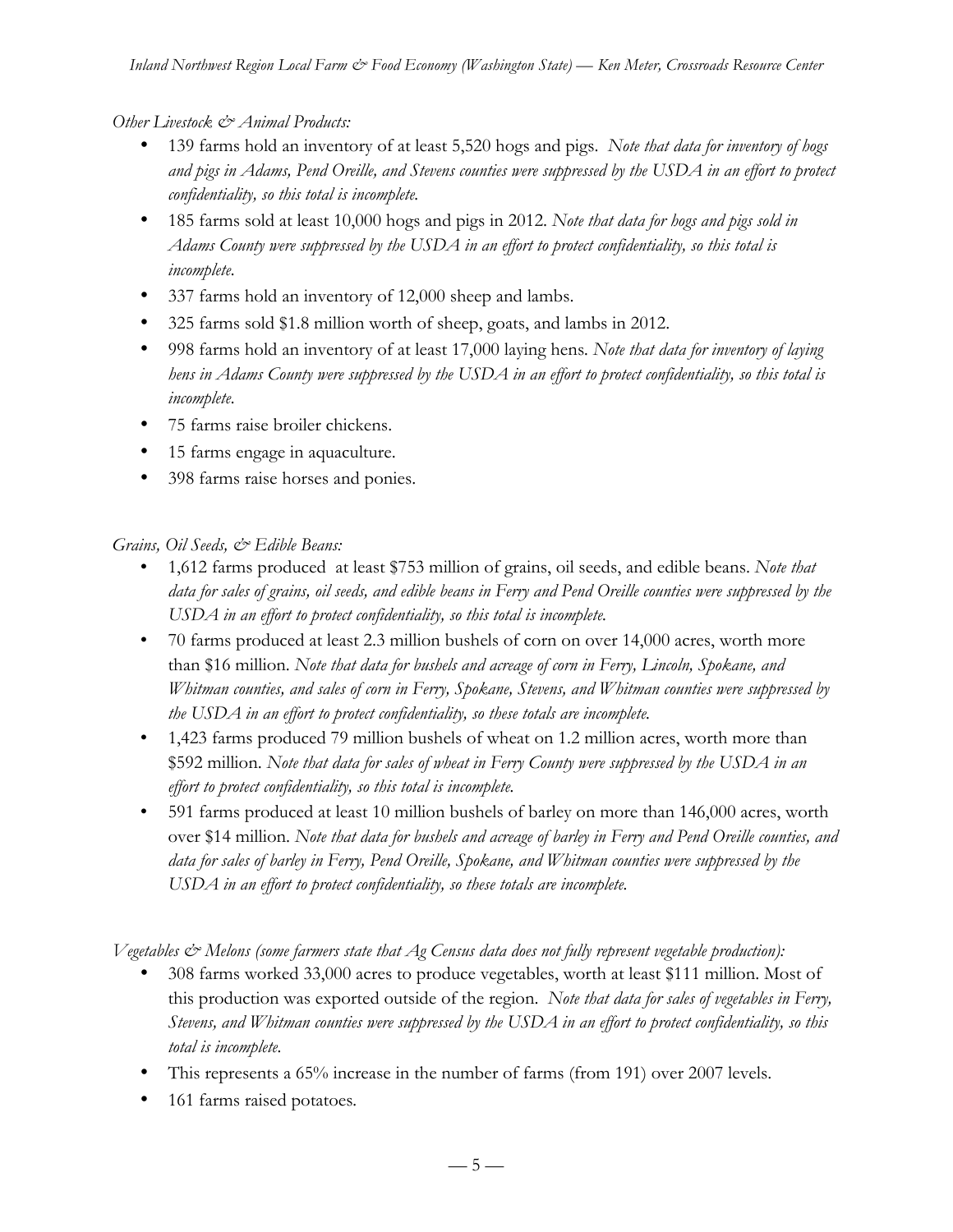*Fruits (some farmers state that Ag Census data does not fully represent fruit production):*

- 223 farms in the region hold 6,698 acres of orchards.
- 256 farms sold at least \$67 million of fruits, nuts, and berries*. Note that data for sales of fruits, nuts, and berries in Pend Oreille, Stevens, and Whitman counties were suppressed by the USDA in an effort to protect confidentiality, so this total is incomplete.*

### *Nursery & Greenhouse Plants:*

- 141 farms sold at least \$15 million worth of ornamentals in 2012. *Note that data for sales of ornamentals in Pend Oreille County were suppressed by the USDA in an effort to protect confidentiality, so this total is incomplete.*
- This represents an increase of 37% in the number of farms (from 103) over 2007.
- 27 farms sold Christmas trees.

### *Direct & Organic Sales:*

- 765 farms sell \$4.15 million of food products directly to consumers. This is an 11% increase of number of farms (688 in 2007) selling direct, and a 5% decrease in direct sales from 2007 sales of \$4.37 million.
- This amounts to 0.4% of farm product sales, more than the national average of 0.3%.
- Spokane County leads the region in direct sales, with \$2.3 million.
- 54 farms in the region sold \$12.4 million of organic products.
- 30 farms market through community supported agriculture (CSA).
- 290 farms produce and sell value-added products.
- 159 farms marketed products directly to retail outlets.
- 72 farms had on-farm packing facilities*.*

#### *Conservation Practices:*

- 872 farms practice rotational or management intensive grazing.
- 13 farms practiced alley cropping or silvopasture.
- 40 farms harvested biomass for use in renewable energy.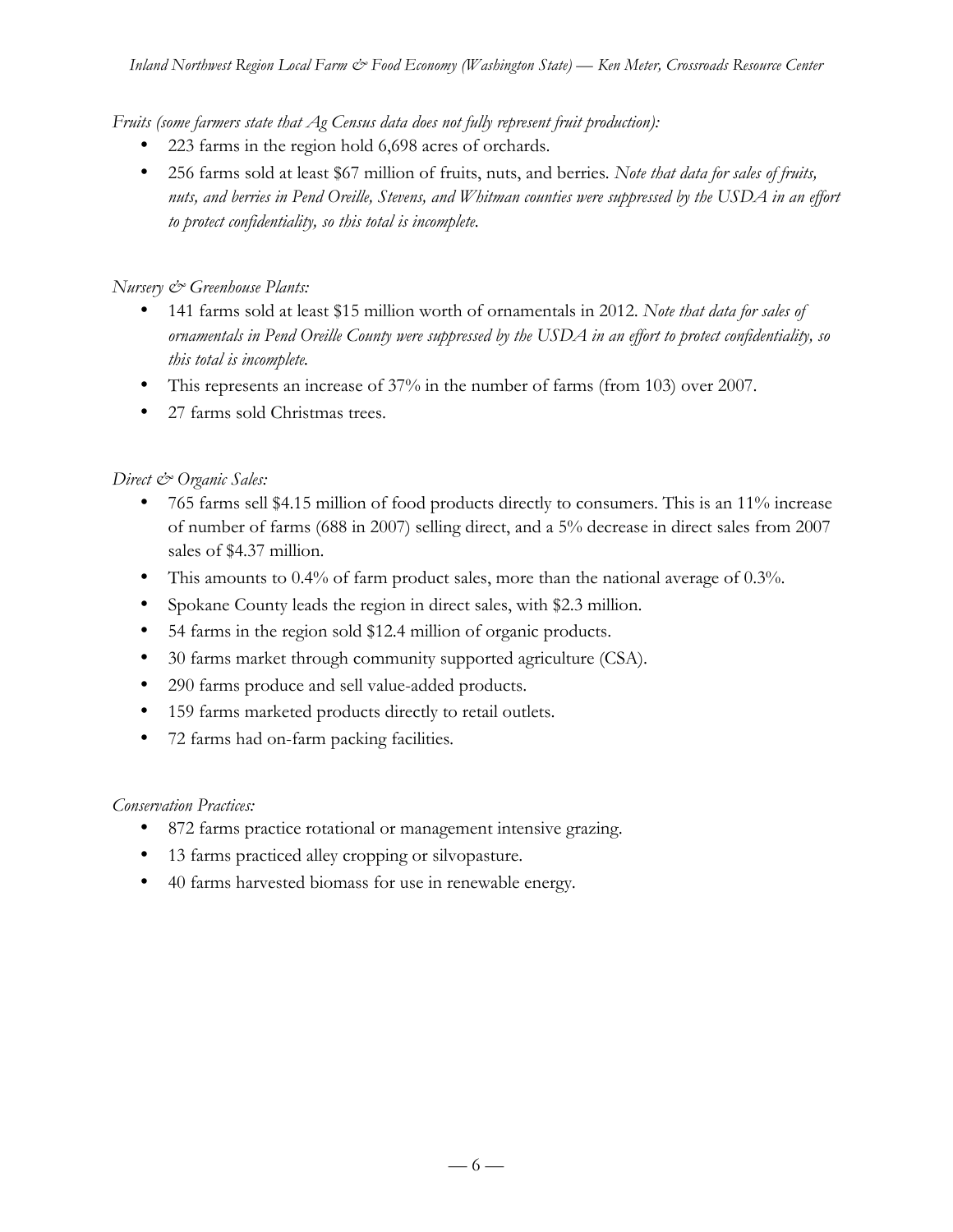# **Operations by Legal Status for Tax Purposes in the Inland Northwest Region.**

(Census of Agriculture, 2012)

|                                                           | Farms | Acres         |
|-----------------------------------------------------------|-------|---------------|
| Family or individual                                      | 5,392 | $**1,072,327$ |
| Partnership                                               | 497   | 1,074,358     |
| Corporation (family held)                                 | 885   | $**1,613,159$ |
| Corporation (other than family held)                      | 34    | 38,328        |
| Other – cooperative, estate or trust, institutional, etc. | 189   | $**49,088$    |
| <b>Totals</b>                                             | 6,997 | $**3,847,260$ |

*Note: Data covering limited resource farms that was reported in the 2007 Census of Agriculture, and included in our previous study, is no longer published by county. The above data is the closest similar data set available.*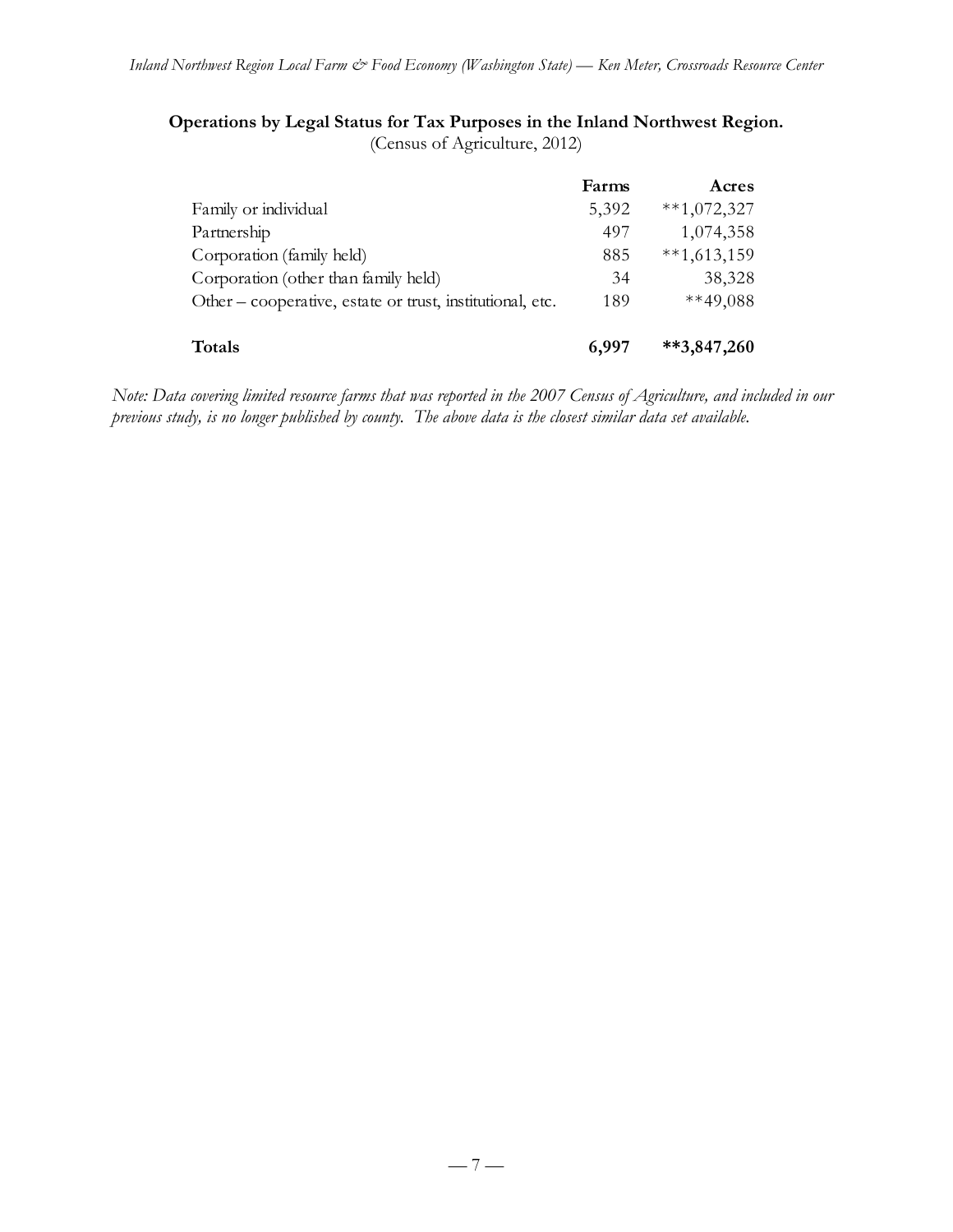## **County and State Highlights**

## **Adams County highlights (Agriculture Census 2012):**

- 713 farms, 9% less than in 2007.
- Adams County has 1 million acres of land in farms.
- Farmers sold \$430 million of products in 2012.
- \$340 million (79%) of these sales were crops.
- \$90 million (21%) of these sales were livestock.
- The most prevalent farm size is 1,000 acres or more, with 226 farms (32%) in this category.
- The next most prevalent is 50 to 179 acres, with 133 (19%) farms.
- 127 farms (18%) are less than 50 acres.
- 353 farms (50%) sold less than \$10,000 in farm products.
- 281 farms (39%) sold more than \$100,000 in farm products.
- Adams County ranks  $6<sup>th</sup>$  in the United States, and  $2<sup>nd</sup>$  in Washington, for acreage of winter wheat, with 259,000.
- The county ranks  $1<sup>st</sup>$  in the state for inventory of pullets for laying flock replacement, but *inventory figures were suppressed by the USDA in an effort to protect confidentiality.*
- Adams County ranks 2nd in the state for sales of hogs and pigs, but *sales figures were suppressed by the USDA in an effort to protect confidentiality.*
- The county ranks third in the state for acreage of wheat, with 277,000.
- Adams County ranks third in the state for inventory of laying hens, but *inventory figures were suppressed by the USDA in an effort to protect confidentiality.*
- The county ranks fourth in Washington for sales of grains, oilseeds, dry beans, and dry peas, with \$144 million.
- Adams County ranks fourth in the state for sales of vegetables, with \$101 million.
- The county ranks fourth in the state for sales of poultry and eggs, but *sales figures were suppressed by the USDA in an effort to protect confidentiality.*
- Adams County ranks  $4<sup>th</sup>$  in the state for acreage of vegetables, with 29,000.
- The county ranks fourth in the state for acreage of potatoes, with 26,000.
- Adams County ranks sixth in the state for sales of agricultural products, with \$430 million.
- The county ranks sixth in Washington for sales of forage crops (hay, etc.) with \$30 million.
- Adams County ranks 6<sup>th</sup> in the state for sales of cattle and calves, but *sales figures were suppressed by the USDA in an effort to protect confidentiality.*
- The county ranks seventh in Washington for crop sales, with \$340 million.
- Adams County ranks  $7<sup>th</sup>$  in the state for sales of livestock and their products, with \$90 million.
- The county ranks seventh in the state for inventory of cattle and calves, with 46,000.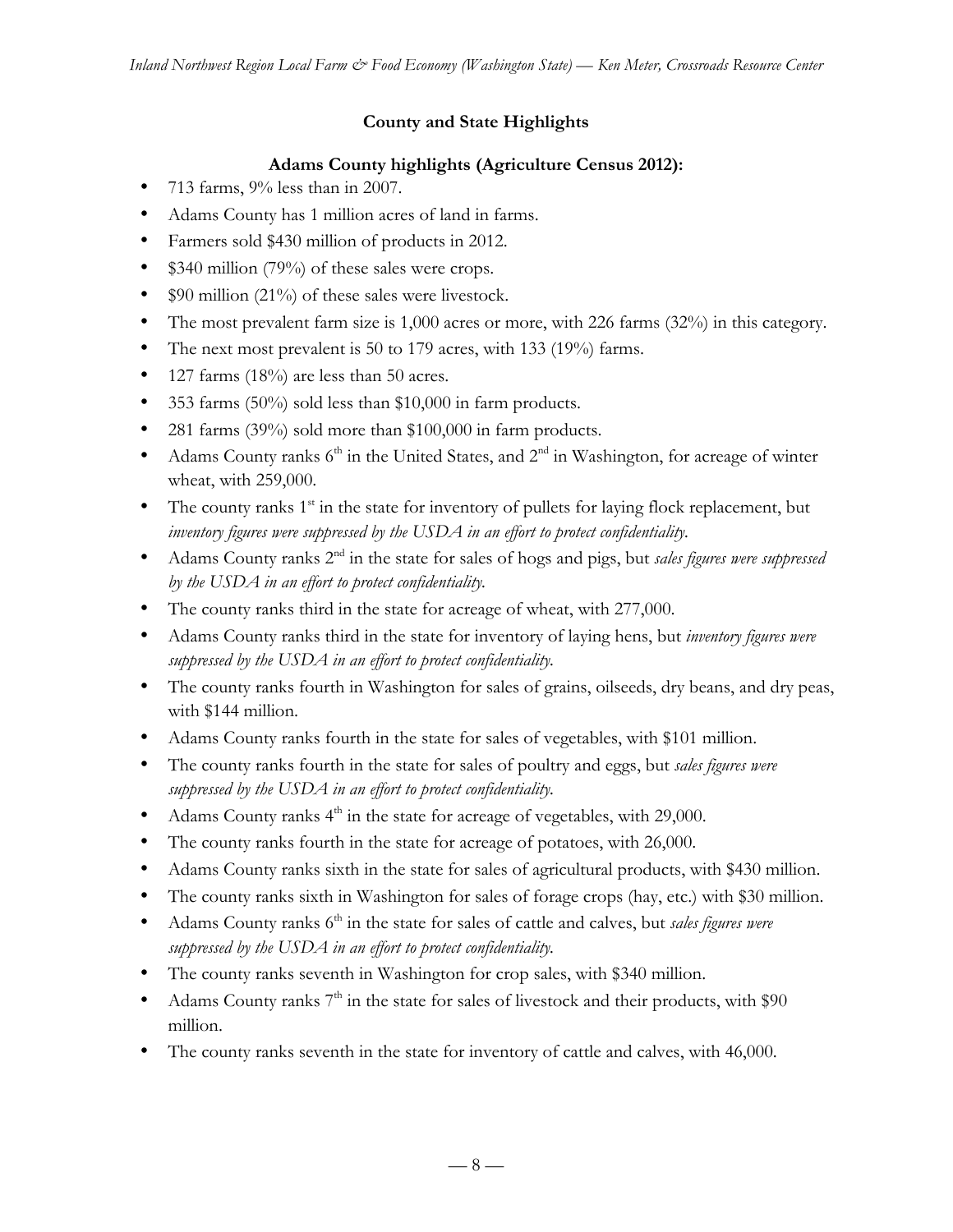- 27 farms sold \$115,000 of food directly to consumers. This is an 8-farm decrease in the number of farms selling direct, and a 90% decrease in direct sales, from 2007 sales of \$1.17 million.
- Direct sales were 0.03% of farm product sales, far less than the national average of 0.3%.

### **Ferry County highlights (Agriculture Census 2012):**

- 255 farms, 10% more than in 2007.
- Ferry County has 792,000 acres of land in farms.
- Farmers sold \$5.3 million of products in 2012.
- \$2.88 million (54%) of these sales were crops.
- \$2.45 million (46%) of these sales were livestock.
- The most prevalent farm size is 50 to 179 acres, with 94 farms (37%) in this category.
- The next most prevalent is 10 to 49 acres, with 54 (21%) farms.
- 28 farms  $(11\%)$  are 1,000 acres or more.
- 71 farms (28%) are less than 50 acres.
- 183 farms (72%) sold less than \$10,000 in farm products.
- 19 farms (7%) sold more than \$100,000 in farm products.
- 33 farms sold \$410,000 of food directly to consumers. This is a 4-farm decrease in the number of farms selling direct, and a 260% increase in direct sales, over 2007 sales of \$114,000.
- Direct sales were 7.7% of farm product sales, much higher than the national average of  $0.3%$ .

### **Lincoln County highlights (Agriculture Census 2012):**

- 897 farms,  $12\%$  more than in 2007.
- Lincoln County has 1.1 million acres of land in farms.
- Farmers sold \$183.2 million of products in 2012.
- \$173.6 million (95%) of these sales were crops.
- \$9.6 million  $(5\%)$  of these sales were livestock.
- The most prevalent farm size is 1,000 acres or more, with 325 farms (36%) in this category.
- The next most prevalent is 50 to 179 acres, with 174 (19%) farms.
- 150 farms  $(17%)$  are less than 50 acres.
- 480 farms (54%) sold less than \$10,000 in farm products.
- 303 farms (34%) sold more than \$100,000 in farm products.
- Lincoln County ranks  $1<sup>st</sup>$  in Washington for inventory of chukar partridges, but inventory figures *were suppressed by the USDA in an effort to protect confidentiality.*
- The county ranks second in the state for acreage of wheat, with 326,000.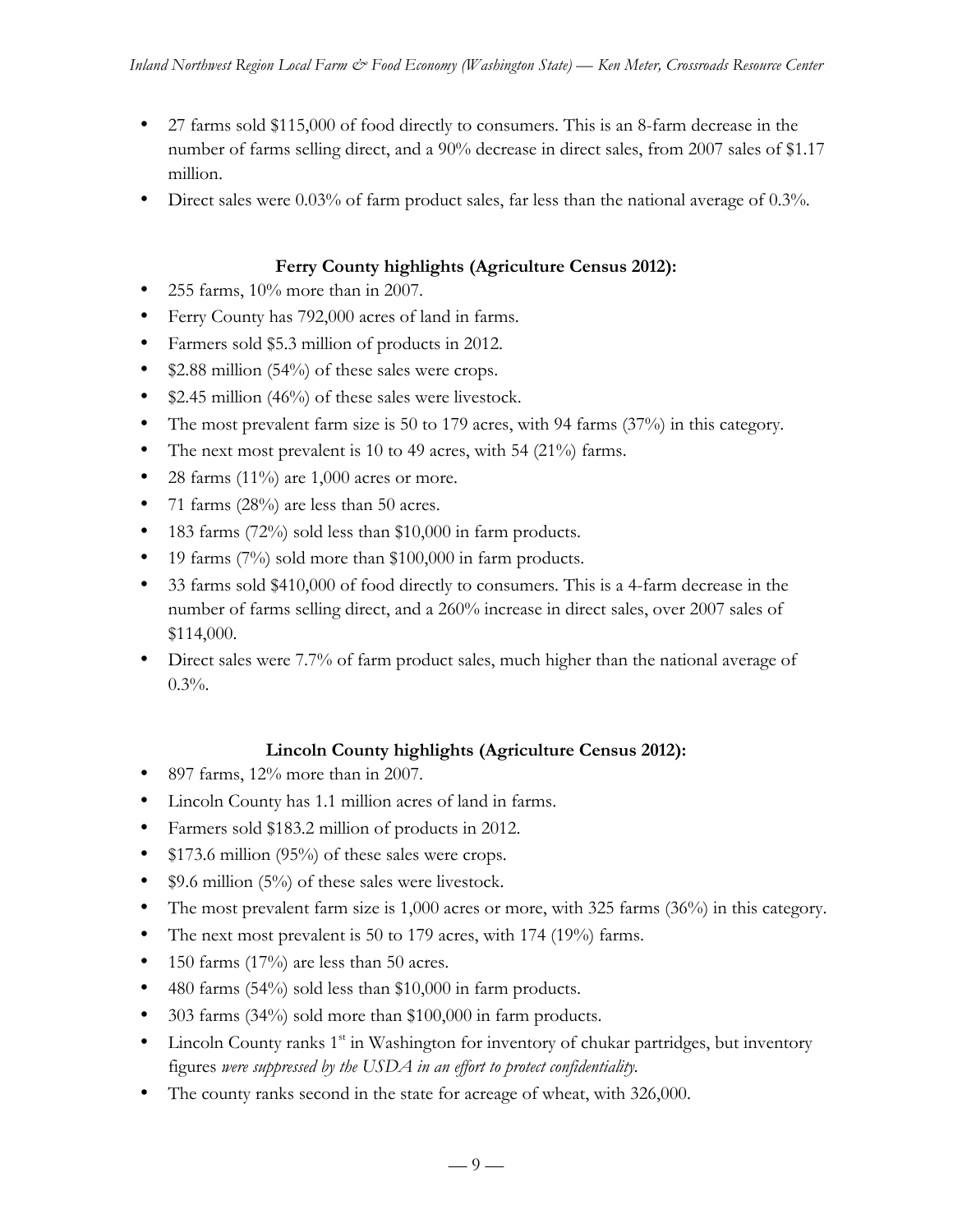- Lincoln County ranks second in the state for acreage of spring wheat, with 99,000.
- The county ranks second in the state for acreage of barley, with 33,000.
- Lincoln County ranks  $3^{rd}$  in the state for sales of grains, oilseeds, dry beans, and dry peas, with \$159 million.
- The county ranks third in Washington for acreage of winter wheat, with 227,000.
- Lincoln County ranks 5<sup>th</sup> in the state for inventory of pheasants, but inventory figures *were suppressed by the USDA in an effort to protect confidentiality.*
- The county ranks ninth in the state for sales of forage crops (hay, etc.), with \$9 million.
- 22 farms sold \$151,000 of food directly to consumers. This is a 7-farm decrease in the number of farms selling direct, and a 5% decrease in direct sales, from 2007 sales of \$159,000.
- Direct sales were 0.1% of farm product sales, one-third the national average of 0.3%.

### **Pend Oreille County highlights (Agriculture Census 2012):**

- 288 farms,  $9\%$  less than in 2007.
- Pend Oreille County has 44,000 acres of land in farms.
- Farmers sold \$3.954 million of products in 2012.
- \$2.32 million (59%) of these sales were crops.
- \$1.64 million (41%) of these sales were livestock.
- The most prevalent farm size is 50 to 179 acres, with 115 farms (40%) in this category.
- The next most prevalent is 10 to 49 acres, with 113 (39%) farms.
- 7 farms  $(2\%)$  are 1,000 acres or more.
- 131 farms  $(45%)$  are less than 50 acres.
- 244 farms (85%) sold less than \$10,000 in farm products.
- 7 farms (2%) sold more than \$100,000 in farm products.
- 48 farms sold \$71,000 of food directly to consumers. This is an 8-farm increase in the number of farms selling direct, and a 29% increase in direct sales, over 2007 sales of \$55,000.
- Direct sales were 1.8% of farm product sales, six times the national average of 0.3%.

### **Spokane County highlights (Agriculture Census 2012):**

- 2,501 farms, 1 less farm than in 2007.
- Spokane County has 537,000 acres of land in farms.
- Farmers sold \$150 million of products in 2012.
- \$133 million (89%) of these sales were crops.
- \$17 million (11%) of these sales were livestock.
- The most prevalent farm size is 10 to 49 acres, with 1,061 farms (42%) in this category.
- The next most prevalent is 50 to 179 acres, with 537 (21%) farms.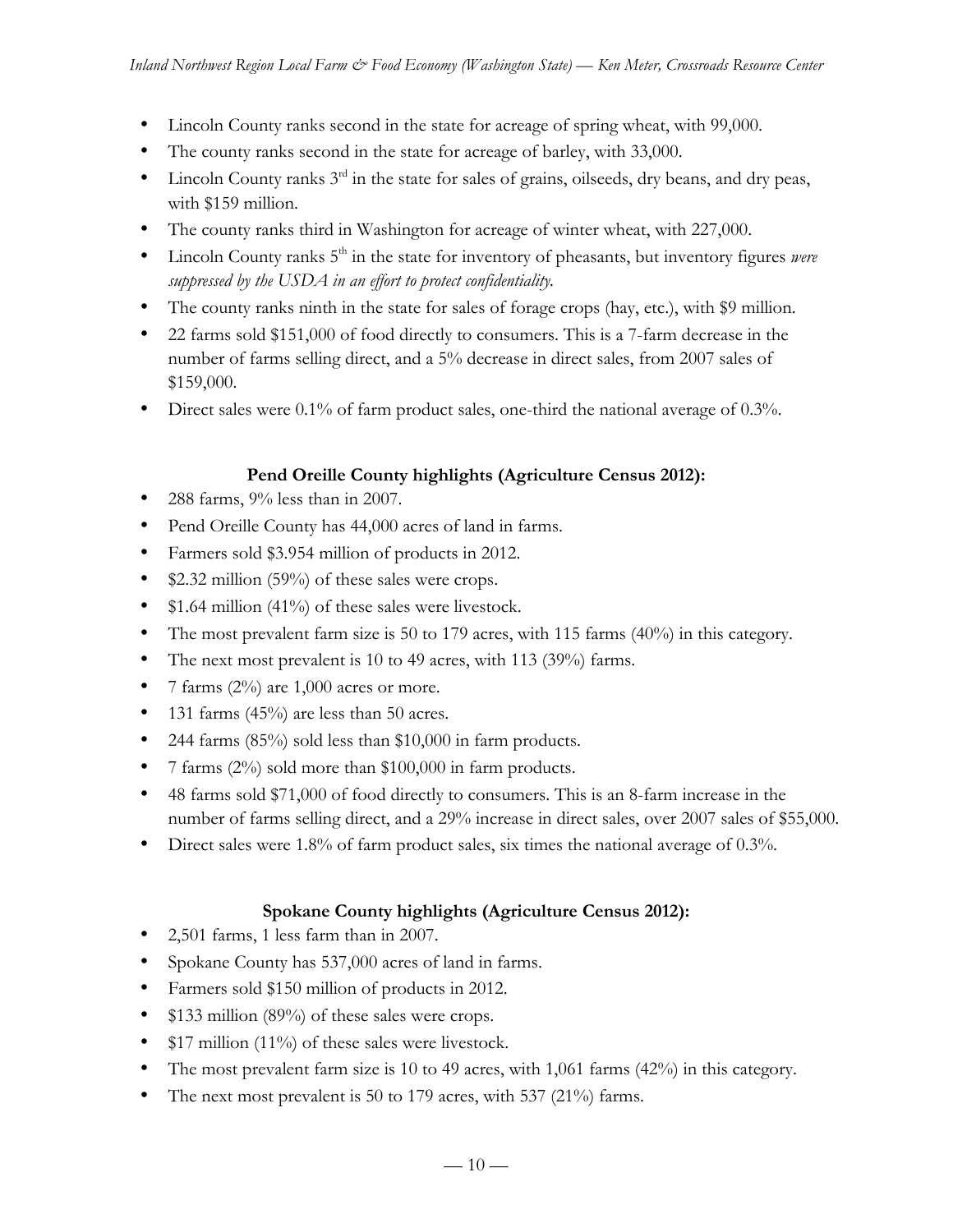- 126 farms  $(5\%)$  are 1,000 acres or more.
- 1,493 farms  $(60\%)$  are less than 50 acres.
- 1,860 farms (74%) sold less than \$10,000 in farm products.
- 232 farms (9%) sold more than \$100,000 in farm products.
- Spokane County ranks  $6<sup>th</sup>$  in the United States, and  $2<sup>nd</sup>$  in Washington for acreage of lentils, but *acreage figures were suppressed by the USDA in an effort to protect confidentiality.*
- The county ranks second in Washington for sales of sheep and goats, with \$661,000.
- Spokane County ranks second in the state for inventory of horses, with 5,453.
- The county ranks third in the state for acreage of spring wheat, with 60,000.
- Spokane County ranks third in the state for acreage of forage crops (hay, etc.), with 59,000.
- The county ranks fourth in the state for sales of horses, with \$1.2 million.
- Spokane County ranks sixth in Washington for sales of grains, oilseeds, dry beans, and dry peas, with \$98 million.
- The county ranks  $6<sup>th</sup>$  in the state for acreage of wheat, with 159,000.
- Spokane County ranks sixth in the state for inventory of bee colonies, with 3,437.
- The county ranks seventh in the state for acreage of winter wheat, with 99,000.
- Spokane County ranks  $8<sup>th</sup>$  in the state for sales of ornamentals, with \$13 million.
- The county ranks eighth in Washington for sales of forage crops, with \$15 million.
- 406 farms sold \$2.3 million of food directly to consumers. This is a 29% increase in the number of farms selling direct (315 in 2007), and a 40% increase in direct sales over 2007 sales of \$1.6 million.
- Direct sales were 1.5% of farm product sales, five times the national average of 0.3%.

### **Stevens County highlights (Agriculture Census 2012):**

- 1,148 farms, 9% less than in 2007.
- Stevens County has 527,000 acres of land in farms.
- Farmers sold \$36.3 million of products in 2012.
- \$17.4 million (48%) of these sales were crops.
- \$18.9 million (52%) of these sales were livestock.
- The most prevalent farm size is 10 to 49 acres, with 412 farms (36%) in this category.
- The next most prevalent is 50 to 179 acres, with 356 (31%) farms.
- 53 farms  $(5\%)$  are 1,000 acres or more.
- 508 farms (44%) are less than 50 acres.
- 777 farms (68%) sold less than \$10,000 in farm products.
- 84 farms (7%) sold more than \$100,000 in farm products.
- Stevens County ranks  $2<sup>nd</sup>$  in Washington for inventory of of sheep and lambs, with 3,839.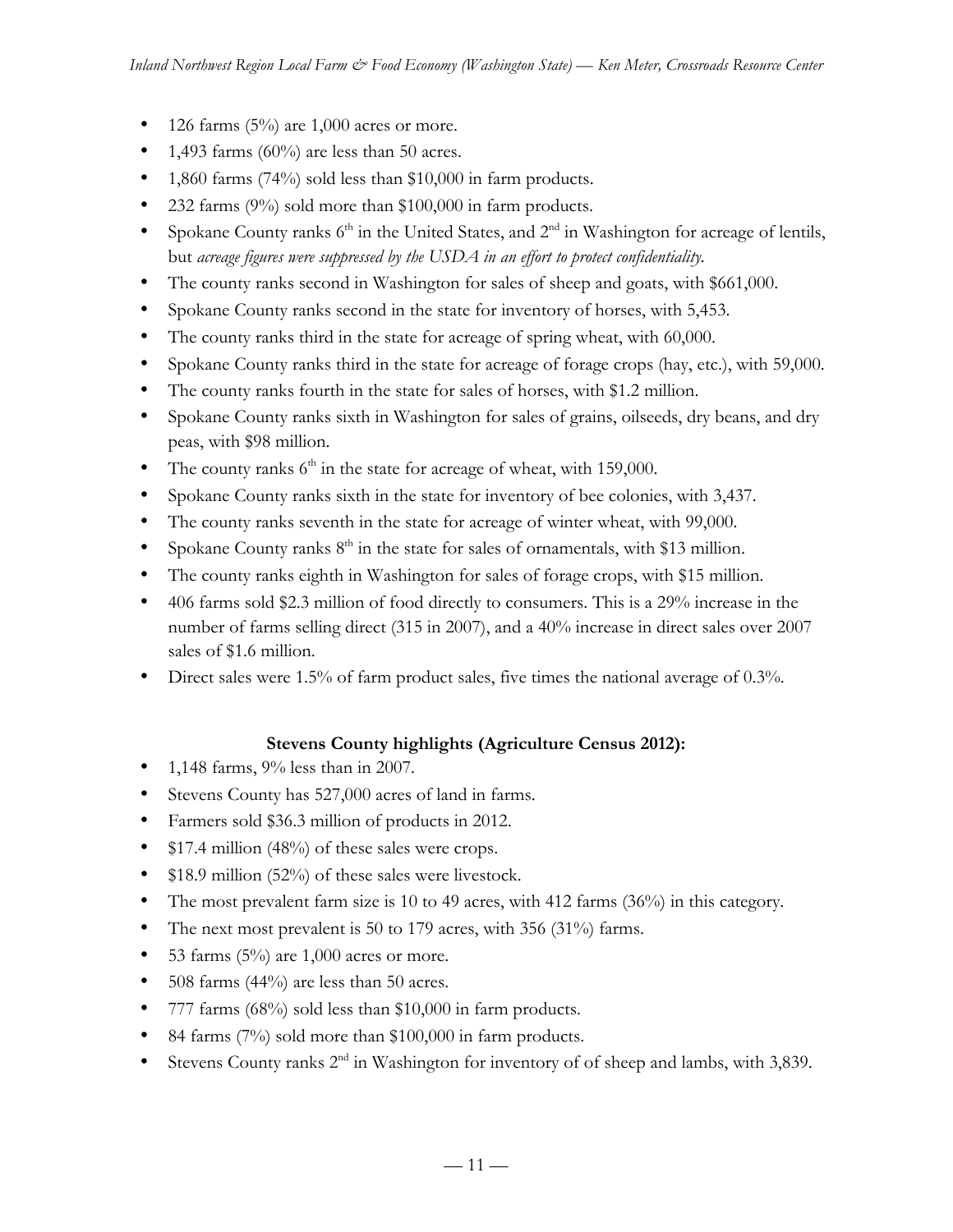- The county ranks fourth in the state for sales of hogs and pigs, but *sales figures were suppressed by the USDA in an effort to protect confidentiality.*
- Stevens County ranks fourth in the state for sales of sheep and goats, with \$464,000.
- The county ranks fourth in Washington for acreage of barley, with 5,400.
- Stevens County ranks  $5<sup>th</sup>$  in the state for acreage of forage crops (hay, etc.), with 42,000.
- The county ranks tenth in the state for inventory of bee colonies, with 1,755.
- 172 farms sold \$866,000 of food directly to consumers. This is a 6-farm decrease in the number of farms selling direct, and a 6% decrease in direct sales, from 2007 sales of \$922,000.
- Direct sales were 2.4% of farm product sales, 8 times the national average of 0.3%.

## **Whitman County highlights (Agriculture Census 2012):**

- 1,195 farms,  $4\%$  less than in 2007.
- Whitman County has 1.3 million acres of land in farms.
- Farmers sold \$371 million of products in 2012.
- \$352.4 million (95%) of these sales were crops.
- \$18.4 million (5%) of these sales were livestock.
- The most prevalent farm size is 1,000 acres or more, with 375 farms (31%) in this category.
- The next most prevalent is 180 to 499 acres, with 230 (19%) farms.
- 257 farms (22%) are less than 50 acres.
- 591 farms (49%) sold less than \$10,000 in farm products.
- 483 farms (40%) sold more than \$100,000 in farm products.
- Whitman County ranks  $3<sup>rd</sup>$  in the United States and  $1<sup>st</sup>$  in Washington for acreage of wheat, with 441,000.
- The county ranks third in the country and first in the state for acreage of winter wheat, with 307,000.
- Whitman County ranks fifth in the country and  $1<sup>st</sup>$  in the state for acreage of dry edible beans (excluding lima beans) with 65,000.
- The county ranks sixth in the United States and first in the state for acreage of barley, with 84,000.
- Whitman County ranks  $1<sup>st</sup>$  in Washington for acreage of spring wheat, with 134,000.
- The county ranks first in the state for sales of grains, oilseeds, dry beans, and dry peas, with \$347 million.
- Whitman County ranks first in the state for inventory of quail, but *inventory figures were suppressed by the USDA in an effort to protect confidentiality.*
- The county ranks first in the state for sales of hogs and pigs, with \$977,000.
- Whitman County ranks second in the state for inventory of hogs and pigs, with 4,681.
- The county ranks  $4<sup>th</sup>$  in the state for inventory of sheep and lambs, with 2,464.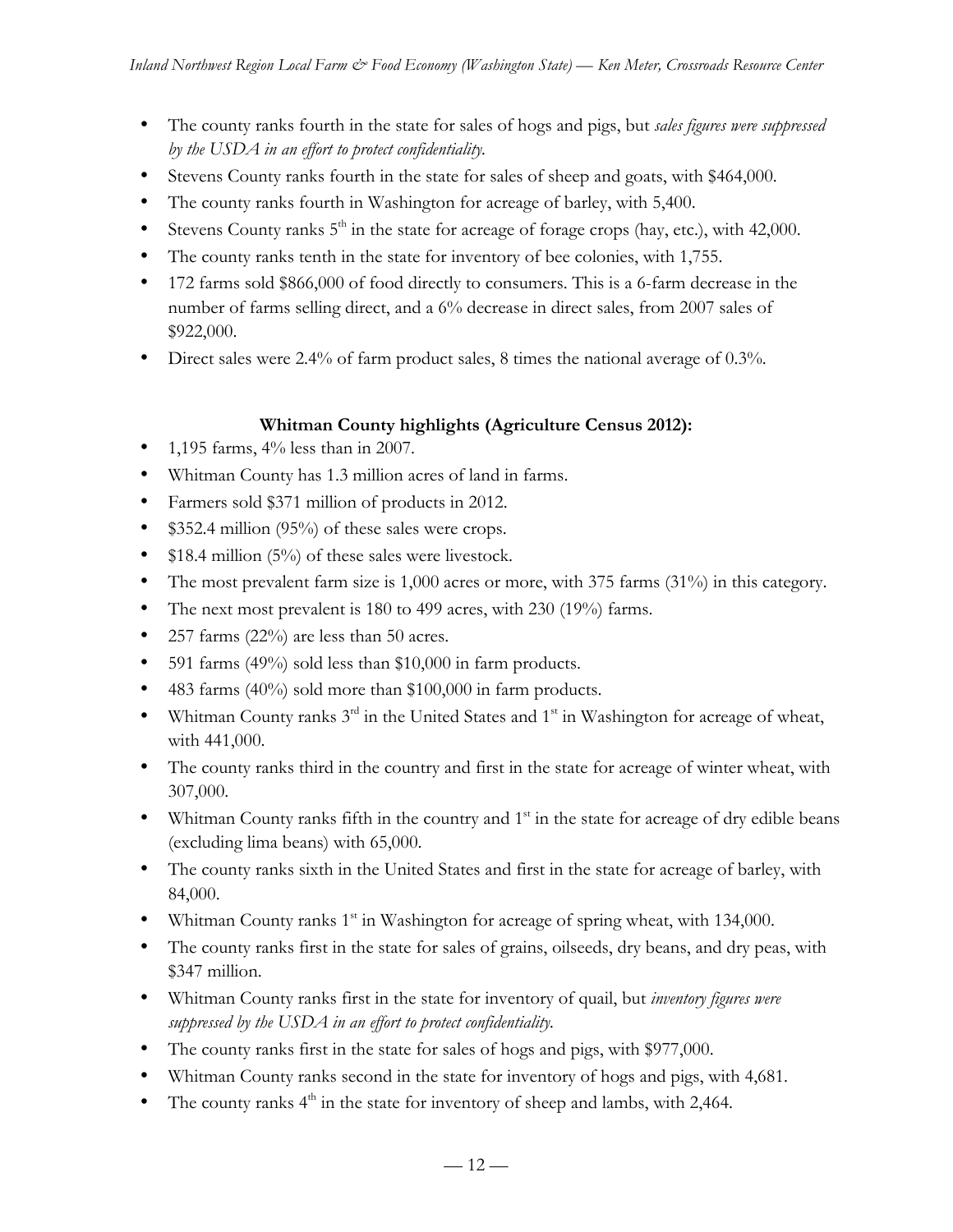- Whitman County ranks sixth in Washington for crop sales, with \$352 million.
- The county ranks sixth in the state for sales of sheep and goats, with \$380,000.
- Whitman county ranks  $7<sup>th</sup>$  in Washington for sales of agricultural products, with \$371 million.
- 57 farms sold \$245,000 of food directly to consumers. This is a 3-farm increase in the number of farms selling direct, and a 20% decrease in direct sales, from 2007 sales of \$308,000.
- Direct sales were 0.1% of farm product sales, one-third the national average of 0.3%.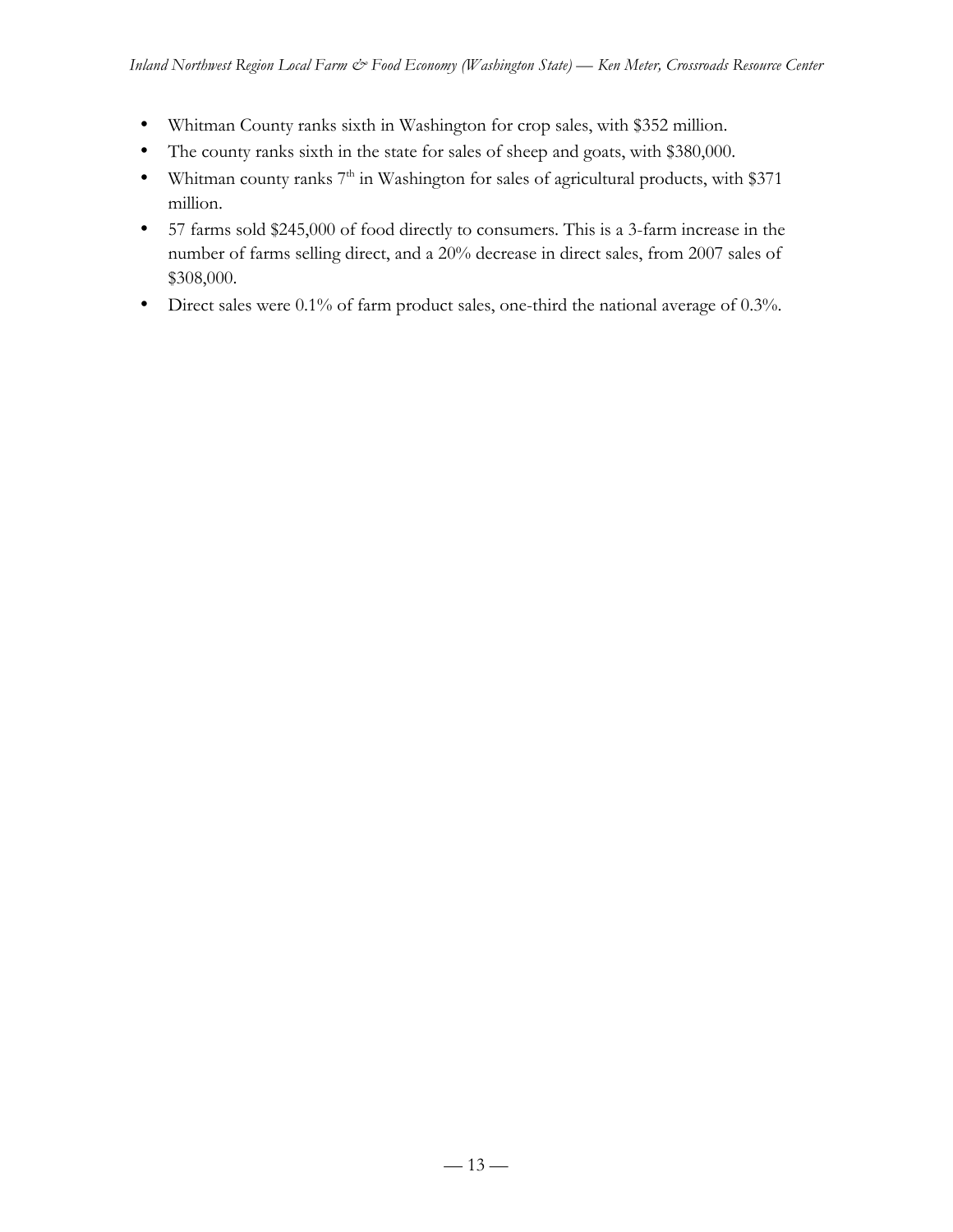### **State of Washington highlights (Agriculture Census 2012):**

- 37,249 farms, 5% less than in 2007.
- Washington has 15 million acres of land in farms.
- Farmers sold \$9.1 billion of products in 2012.
- \$6.5 billion (71%) of these sales were crops.
- \$2.6 billion (29%) of these sales were livestock.
- The most prevalent farm size is 10 to 49 acres, with 12,980 farms (35%) in this category.
- The next most prevalent is 1 to 9 acres, with 10,559 (28%) farms.
- 2,594 farms  $(7%)$  are 1,000 acres or more.
- 23,539 farms  $(63\%)$  are less than 50 acres.
- 24,526 farms (66%) sold less than \$10,000 in farm products.
- 6,102 farms (16%) sold more than \$100,000 in farm products.
- Washington ranks  $1<sup>st</sup>$  in the United States for aquaculture sales, with \$187 million.
- The state ranks second in the U.S. for sales of fruits, tree nuts, and berries, with \$2.9 billion.
- Washington ranks third in the country for sales of vegetables, with \$1.1 billion.
- The state ranks third in the country for acreage of vegetables, with 352,000.
- Washington ranks fifth in the country for sales of Christmas trees, with \$19 million.
- The state ranks  $5<sup>th</sup>$  in the country for acreage of spring wheat, with 514,000.
- Washington ranks sixth in the United States for acreage of winter wheat, with 1.7 million.
- The state ranks seventh in the country for acreage of wheat, with 2.2 million.
- Washington ranks eighth in the country for sales of forage crops (hay, etc.), with \$671 million.
- The state ranks ninth in the United States for inventory of bee colonies, with 97,000.
- 5,640 farms sold \$45.1 million of food directly to consumers. This is a 4% increase in the number of farms selling direct (5,418 in 2007), and a 4% increase in direct sales over 2007 sales of \$43.5 million.
- Direct sales were 0.5% of farm product sales, more than the national average of 0.3%.
- Statewide vegetable sales totaled \$1.1 billion.
- If direct food sales made up a single commodity, the value of these sales would outrank the state's 23rd most important product, peppermint.
- 674 farms farm organically.
- 388 farms market through community supported agriculture (CSA).
- 2,267 farms produce and sell value-added products.
- 1,654 farms marketed products directly to retail outlets.
- 756 farms had on-farm packing facilities.
- 5,798 farms practice rotational or management intensive grazing.
- 82 farms practiced alley cropping or silvopasture.
- 253 farms harvested biomass for use in renewable energy.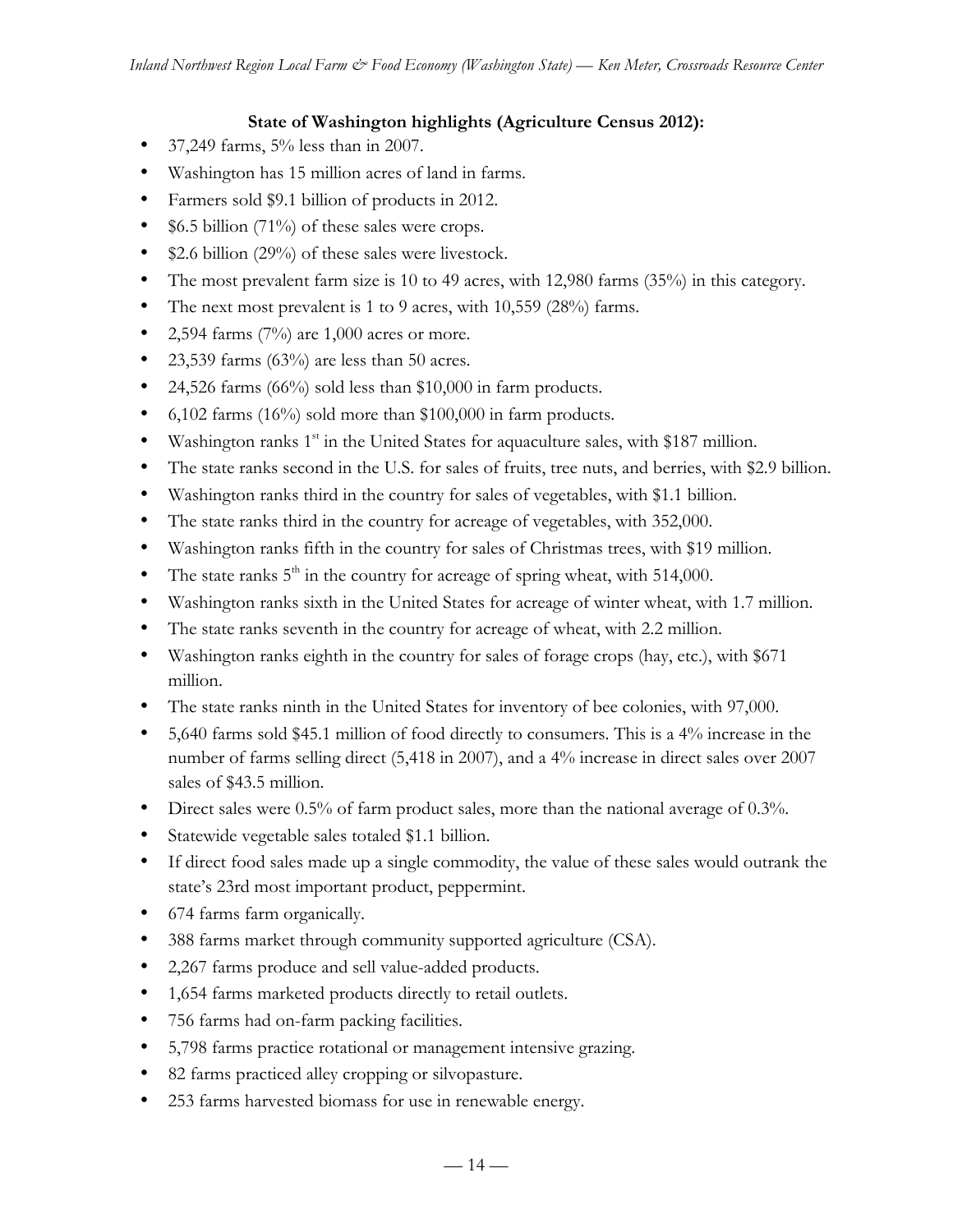## **Washington State's top farm products in 2012 (Economic Research Service)**

*See chart on next page.*

|                |                       | \$ millions |
|----------------|-----------------------|-------------|
| $\mathbf{1}$   | Apples                | 2,146.9     |
| $\overline{c}$ | Dairy products & Milk | 1,156.5     |
| $\overline{3}$ | Wheat                 | 1,060.0     |
| $\overline{4}$ | Cattle & calves       | 744.8       |
| 5              | Potatoes              | 694.9       |
| 6              | Cherries              | 499.1       |
| 7              | Hay                   | 359.0       |
| 8              | Greenhouse & nursery  | 347.1       |
| 9              | Grapes                | 235.9       |
| 10             | Poultry & eggs        | 227.7       |
| 11             | Pears                 | 197.0       |
| 12             | Onions                | 171.2       |
| 13             | Floriculture          | 167.5       |
| 14             | Livestock, other      | 163.2       |
| 15             | Corn, Sweet           | 155.3       |
| 16             | Hops                  | 155.0       |
| 17             | Corn                  | 130.8       |
| 18             | Crops, other          | 87.1        |
| 19             | Blueberries           | 85.4        |
| 20             | Dry beans             | 76.9        |
| 21             | Mint                  | 75.6        |
| 22             | Barley                | 53.8        |
| 23             | Peppermint            | 40.9        |
| 24             | Raspberries           | 37.9        |
| 25             | Peas, Green           | 35.3        |
| 26             | Spearmint             | 34.8        |
| 27             | Dry peas              | 30.9        |
| 28             | Lentils (Beans)       | 23.3        |
| 29             | Mushrooms             | 20.0        |
| 30             | Asparagus             | 18.2        |

Note also that at \$45 million, direct sales from farmers to consumers amount to more than the value of the  $23^{rd}$ -ranking product, peppermint.

*Source: USDA Economic Research Service*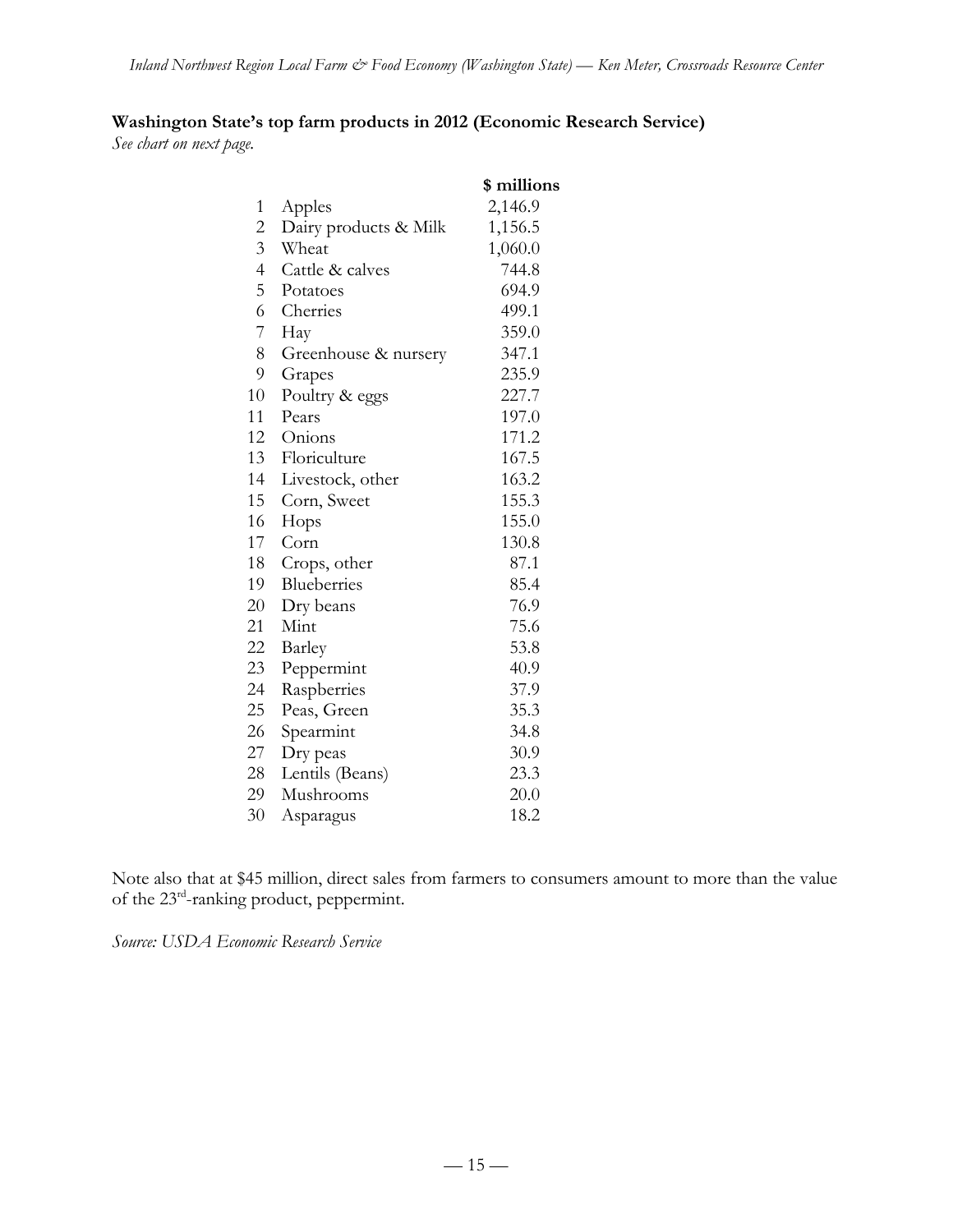## **Washington State's top farm products in 2012 (Economic Research Service)**

*See table on previous page*



*Source: USDA Economic Research Service*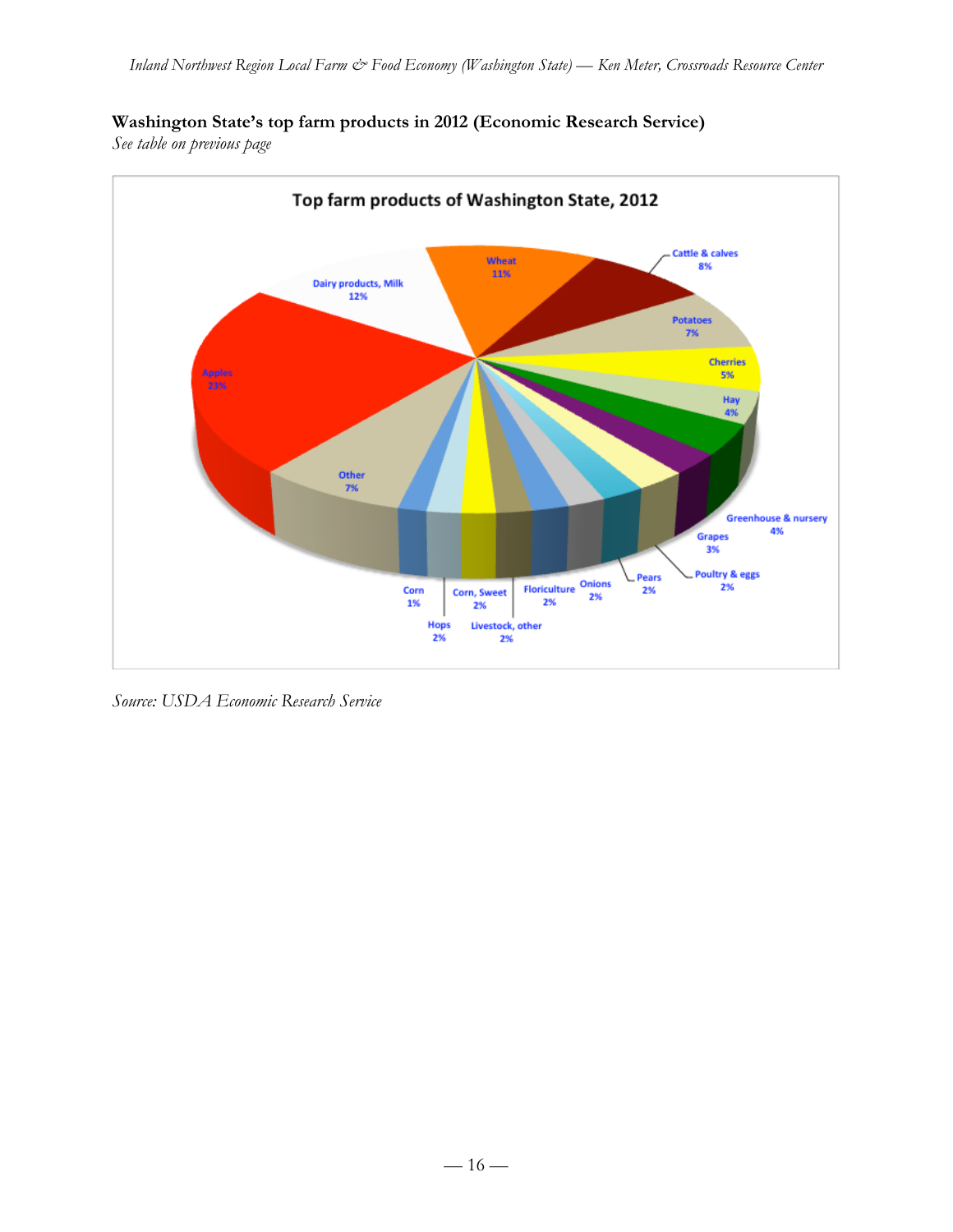

*Source: Bureau of Economic Analysis: data in dollars current for each year shown*



**Farm Production Balance in** Spokane region, 1969 - 2012

*Source: Bureau of Economic Analysis (adjusted for inflation)*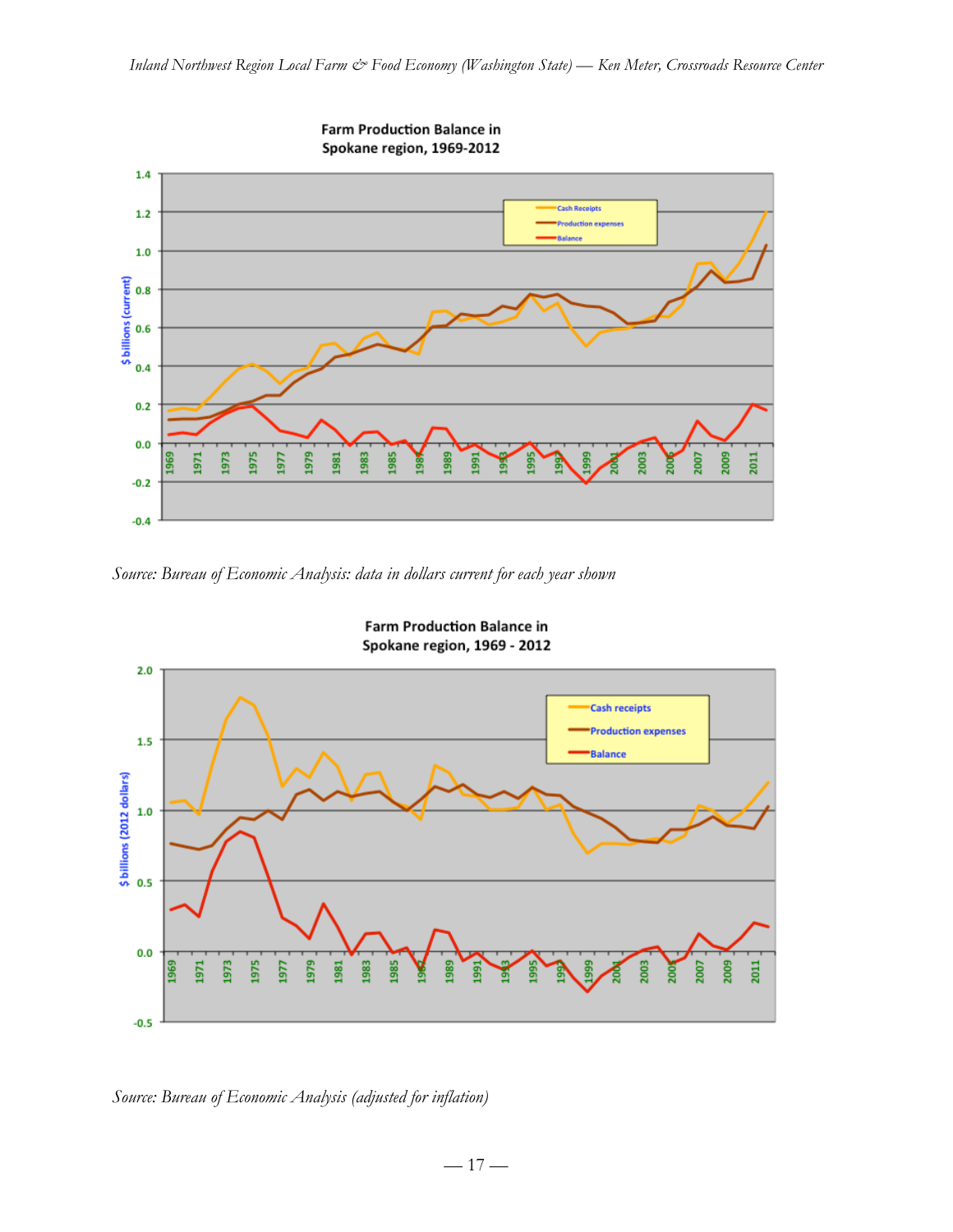### **Balance of Cash Receipts and Production Costs (BEA):**

*Please see charts on previous page.* Inland Northwest Region farmers sell \$955 million of food commodities per year (1989-2012 average), spending \$981 million to raise them, for an average loss of \$26 million each year. This is an average net loss of \$3,715 per farm. *Note that these sales figures compiled by the BEA may differ from cash receipts recorded by the USDA Agriculture Census (above).*

Overall, farm producers lost \$600 million by selling crops and livestock over the years 1989 to 2012. Farm production costs exceeded cash receipts for 15 years of that 24-year period. Moreover, 51% of the region's farms reported that they lost money in 2012 (Ag Census), one of the best farming years in recent memory. Looking at long-term trends, Inland Northwest Region farmers and ranchers earned \$120 million less by selling commodities in 2012 than they had earned in 1969 (in 2012 dollars), despite unusually high grain prices.

Farmers and ranchers earn another \$88 million per year of farm-related income — primarily custom work, and rental income (24-year average for 1989-2012). Federal farm support payments are a far more important source of net income than commodity production, averaging \$127 million per year for the region for the same years.

The charts on the previous page show cash receipts, production expenses, and net cash income (that is, cash receipts less production expenses, called "farm production balance" on the charts) for farmers in the Inland Northwest Region from 1969 to 2012. Data are from the Bureau of Economic Analysis. The chart on the top of the page shows data in dollars current for each year shown. The chart at the bottom of the page shows the same data adjusted for inflation, using 2012 dollars, so the value of each dollar is constant across the chart.

Both charts are dominated by the economics of the wheat industry in the region, since wheat makes up for half of farm sales. This wheat data does not accurately portray the financial conditions for vegetable farmers who raise produce at larger scale, nor for small vegetable or meat growers raising food for local markets. Yet these overall trends offer critical perspective on the overall conditions in the farm economy, wholesale food costs, the potential of success for firms servicing the agricultural community, potential tax base for counties in the region, and changes in land and farm input prices, all of which affect growers raising food for local markets.

Note that the chart on the top of the page shows that farm cash receipts rose steadily from 1969 to 1995, then fell until 1999, and slowly recovered in recent years as grain prices increased. Note also that farm production expenses rose when cash receipts increased, meaning the farm sector could not really build lasting wealth — net returns fell steadily from 1974 to 1999. Net cash income in 2011 rivaled the net income earned in 1973, when grain prices were high because Inland Northwest Region farmers, along with others in the U.S., were exporting wheat to the Soviet Union during the energy crisis.

Once this data is adjusted for inflation, however, very different patterns appear, as the second chart at the bottom of the page shows. Note that once adjusted, BEA data show that cash receipts for Inland Northwest Region farmers have held fairly steady since 1977. Production costs have declined somewhat, in part due to effective management by the region's farmers, especially more effective use of energy, but also because farms have gone out of business. Dollars in 1973 were worth six times the value of dollars in 2012, so the peak year of farm income in 1973 looks all the more significant.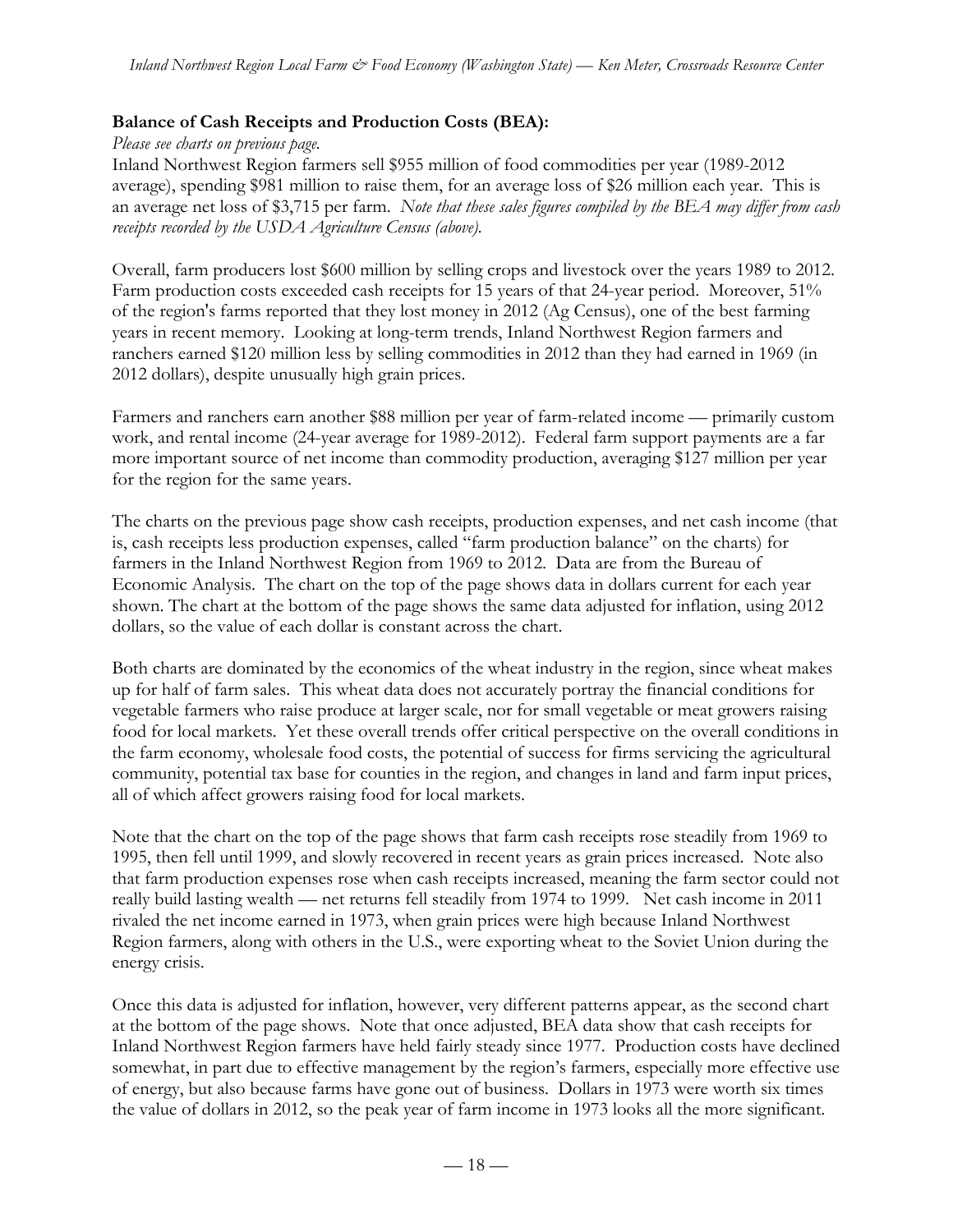In that single year, Inland Northwest Region farmers earned a surplus of \$848 million. In recent years, this would rival the *total value* of cash receipts — but also is 33 times the value of the average *loss* Inland Northwest Region farmers have suffered since 1989.

Moreover, the only years in which farmers earned significant money are years in which grain prices were unusually high. At typical price levels, farmers earned little, or lost money, farming. This second chart shows that there has been no sustained growth in the farm sector for over 40 years just termporary price spikes. Now that grain prices are falling again, a return to typical trends seems likely.

## **The region's consumers:**

*See also information covering low-income food consumption and food-related health conditions, page 1-2 above.* As shown on the next page, Inland Northwest Region consumers spend \$1.7 billion buying food each year, including \$1.0 billion for home use. Most of this food is produced outside the region, so Inland Northwest Region consumers spend at least \$1.5 billion per year buying food sourced far away. This figure is calculated using the very conservative estimate that roughly 90% of the food consumed in Inland Northwest Region is sourced outside of the region. Only \$4.2 million of food products (0.4% of farm cash receipts and 0.2% of the region's consumer market) are sold by farmers directly to household consumers.

Estimated change in net assets (that is, assets minus liabilities) for all region households combined was a loss of \$1.9 billion in 2012 alone (BLS). This places additional pressure on Inland Northwest Region consumers trying to buy food.

### **Farm and food economy summary:**

As stated above, farmers lose \$26 million each year producing food commodities, but gain \$127 million in federal subsidies, while spending \$560 million buying inputs sourced outside of the region. Even when farmers make money, these input purchases result in substantial losses to the region as a whole. Overall, farm production creates a loss of potential wealth of \$460 million to the region. This is calculated using the \$127 gain from subsidies, offset by the \$26 million loss, for a net gain of \$100 million, due primarily to federal supports — although of course farm families also rely heavily on off-farm sources of income to meet their household budgets. Subtracting the production expenses for buying products that are sourced outside of the Inland Northwest Region yields the total loss to the farm sector of \$460 million.

Meanwhile, consumers spend \$1.5 billion buying food from outside. Thus, total loss to the region is \$1.9 billion of potential wealth *each year*. This loss amounts to twice the value of all food commodities raised in the region.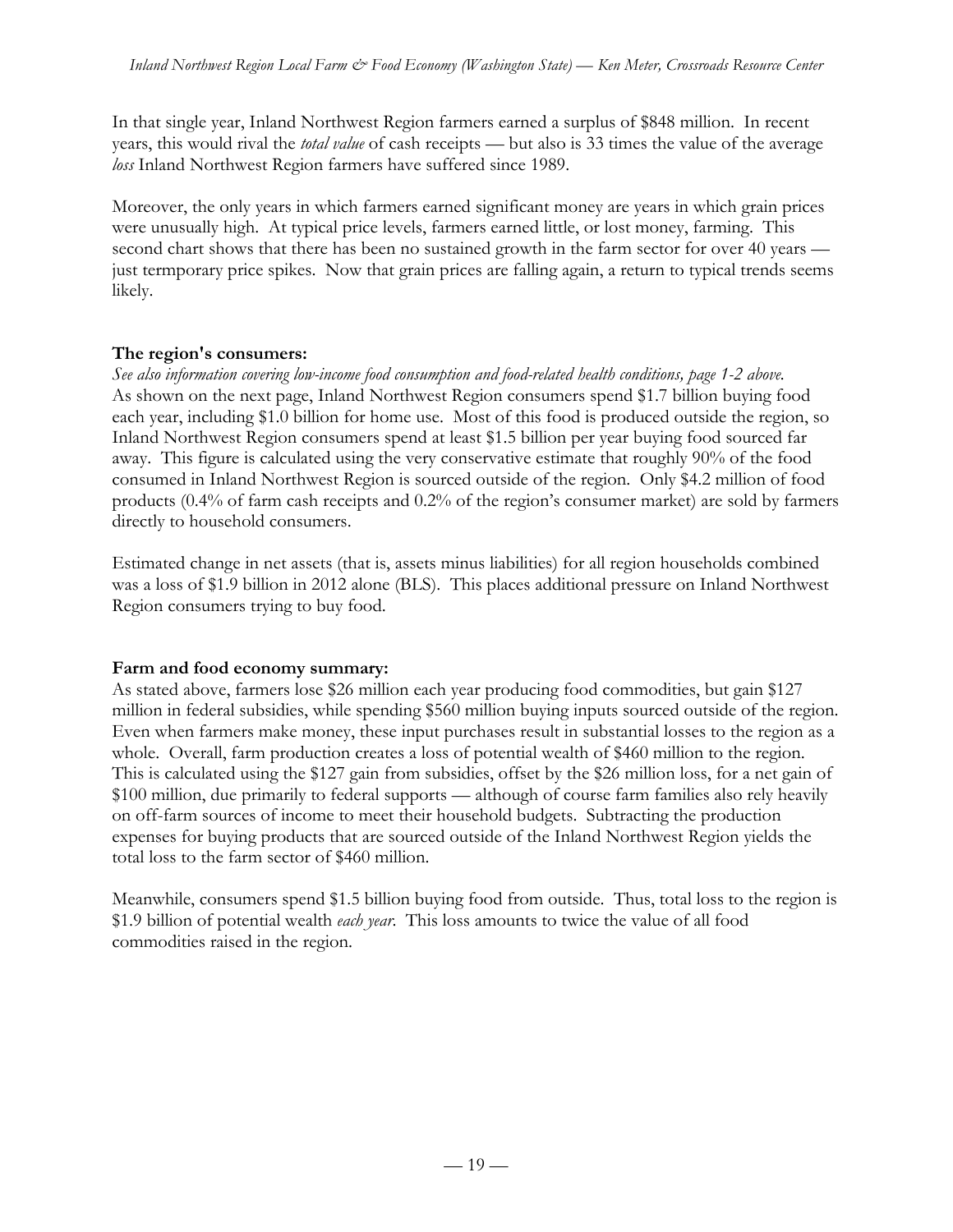#### **Key changes since the 2007 Census:**

Data compiled using results of the 2012 Census of Agriculture show only small changes from 2007 results; long-term trends identified earlier still hold true. Recommendations made in our previous study, "Investing in Relationships" (December, 2013), still apply.

Among the key changes since 2007 data was compiled:

- The number of farms in the region decreased slightly.
- Cash receipts were 35% higher in 2012 than in 2007; yet this is mainly due to a short-term rise in wheat prices. Livestock sales remained quite steady. Grain prices in 2014 are far lower than 2012 levels, so this apparent increase in farm sales must be viewed with caution since it may not represent a long-term trend.
- Farm families continue to rely on off-farm income to meet household budgets.
- Average value of land and buildings on each farm in the Inland Northwest Region increased from \$888,000 in 2007 to \$1 million in 2012.
- The number of large farms over 1,000 acres declined from 1,206 to 1,140.
- The number of small farms of 50 acres or less increased from 2,562 to 2,737.
- The number of farms selling \$100,000 or more farm products increased from 1,262 to 1,409.
- The number of farms selling \$10,000 or less decreased from 4,739 to 4,488.
- Wheat production increased from 68 million bushels to 79 million bushels, and sales increased from \$390 million to \$592 million.
- Corn production increased from 1. 7 million bushels to 2.3 million bushels, and sales increased \$5 million.
- Despite increases in cash receipts, production costs often increased more rapidly than income: the chart below shows that labor costs, chemicals, feed, and seed all increased more than the 35% increase in sales.

| <b>Selected Production Expenses</b>       | 2007    | 2012    | Change  | Percent |
|-------------------------------------------|---------|---------|---------|---------|
|                                           | \$ mlns | \$ mlns | \$ mlns |         |
| Fertilizer, lime, and soil conditioners   | 107     | 141     | 34      | $32\%$  |
| Hired farm labor                          | 65      | 95      | 30      | 46%     |
| Chemicals purchased                       | 57      | 93      | 36      | 63%     |
| Depreciation expenses claimed (see text)  | 64      | 83      | 19      | 30%     |
| Repairs, supplies, and maintenance costs  | 64      | 81      | 17      | 27%     |
| Gasoline, fuels, and oil purchased        | 52      | 66      | 14      | $27\%$  |
| Cash rent for land, buildings, and        | 57      | 63      | 6       | $11\%$  |
| Feed purchased                            | 45      | 63      | 18      | 40%     |
| Seeds, plants, vines, and trees purchased | 37      | 51      | 14      | 38%     |
| Totals                                    | 548     | 736     | 188     | $34\%$  |

• Since most of these inputs are sourced outside of Inland Northwest Region, increased sales of farm commodities also prompted farms to spend more money outside the region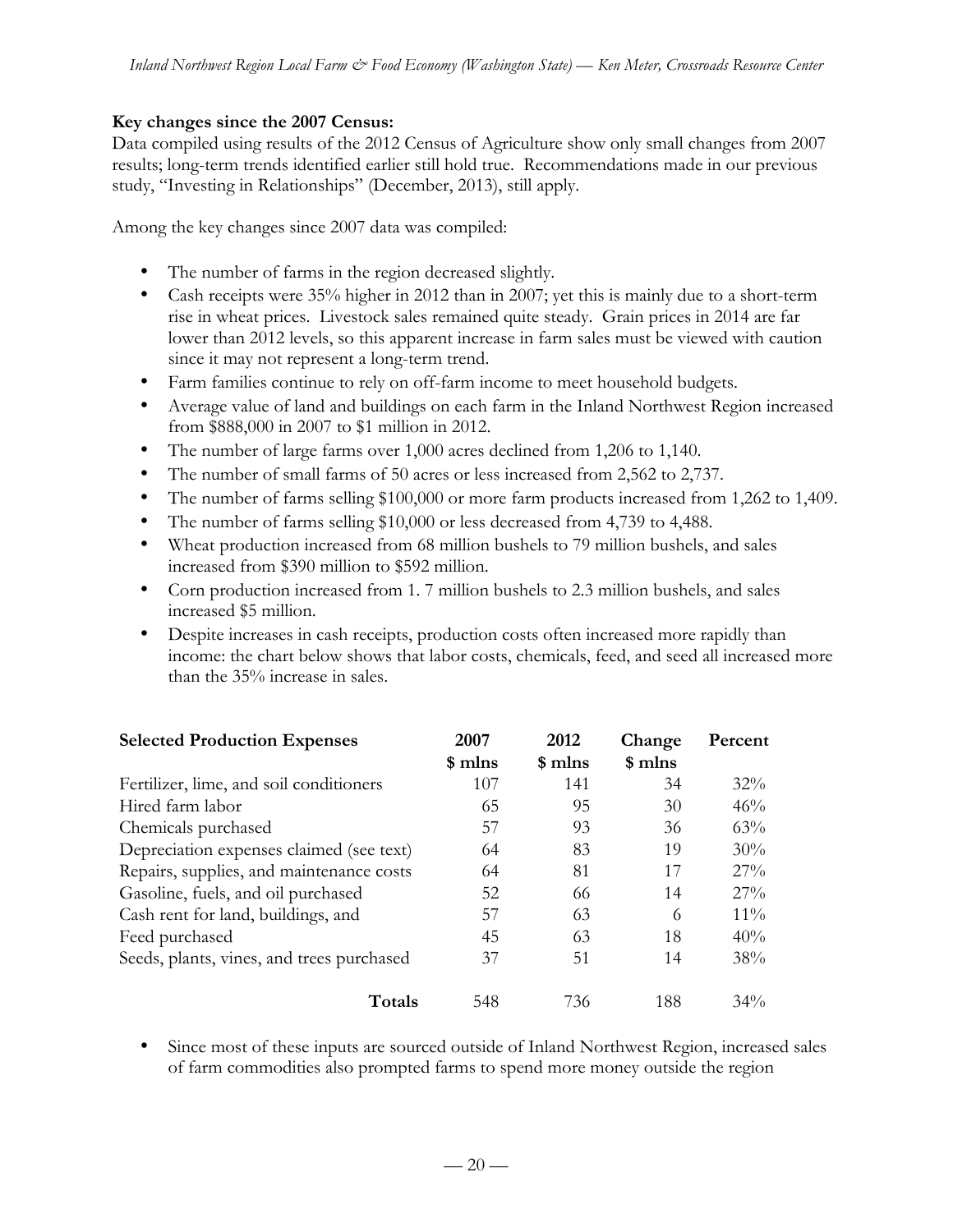purchasing farm inputs — conservatively estimated at \$425 million in 2007, and \$560 million in 2012. Actual totals could well be higher.

- Overall losses for farm production since 1989 were calculated at \$1 billion in the prior report, and now are estimated to be \$660 million. This decrease is primarily due to higher wheat prices, a short-term trend.
- Vegetable sales rose from \$101 million to \$111 million, even though acreage planted was reduced from 41,000 to 33,000. The number of farms reporting vegetable sales rose from 186 to 308.
- The number of farms selling potatoes rose from 71 to 161.
- Fruit and nut sales rose from \$44 million to \$67 million, and the number of farms selling fruit increased from 215 to 256.
- The number of farms selling food directly to household customers increased 21% from 2002 to 2007, but rose only 11% from 2007 to 2012. Moreover, the value of these direct sales fell 5% from 2007 to 2012 to \$4.2 million.
- Direct sales in the Inland Northwest Region still surpass national levels.
- Showing that connection to consumers is critical in direct food sales, Spokane County farmers (not the entire region) increased direct sales from \$1.6 million to \$2.3 million.
- Direct sales in Adams County were reported as falling from \$1.2 million in 2007 to \$115,000 in 2012. This decline could easily be reporting or sampling error, since the Census of Agriculture uses only a sample of farms in each county. 2002 levels of direct sales in Adams County were recorded at \$164,000. An alternate explanation would be that more farmers are selling through wholesale channels rather than direct to household customers.
- Sales of organic products rose from \$4.1 million to \$12.4 million, although the number of farms selling organic products fell from 71 to 55.
- Cattle sales fell from \$67 million to \$49 million, even though the number of cattle sold rose from 66,000 to 82,000. This is a decline in average value per animal of \$1,015 in 2007 to \$598 in 2012. This could reflect selling more young animals, or selling off herds in bulk that could not profitably be fed due to high grain prices.

Similarities with the 2007 results were also found:

- Net cash income from farming is still below 1969 levels, once dollars are adjusted for inflation.
- More than half of the farms in the region lost money on production, so off-farm income continues to be an important source of income.
- The region continues to spend at least \$1.5 billion each year buying food sourced outside the region.
- Vegetables continue to be an important crop for the Inland Northwest Region, but are primarily shipped to other regions, rather than consumed here. Initial evidence suggests that some farms are producing more on fewer acres.
- SNAP coupon use continues to rise, but the increase is not as dramatic as it may appear since the pervous report used an average over 23 years, while the new report uses the most recent year — a more accurate comparison given the rapid rise in SNAP use.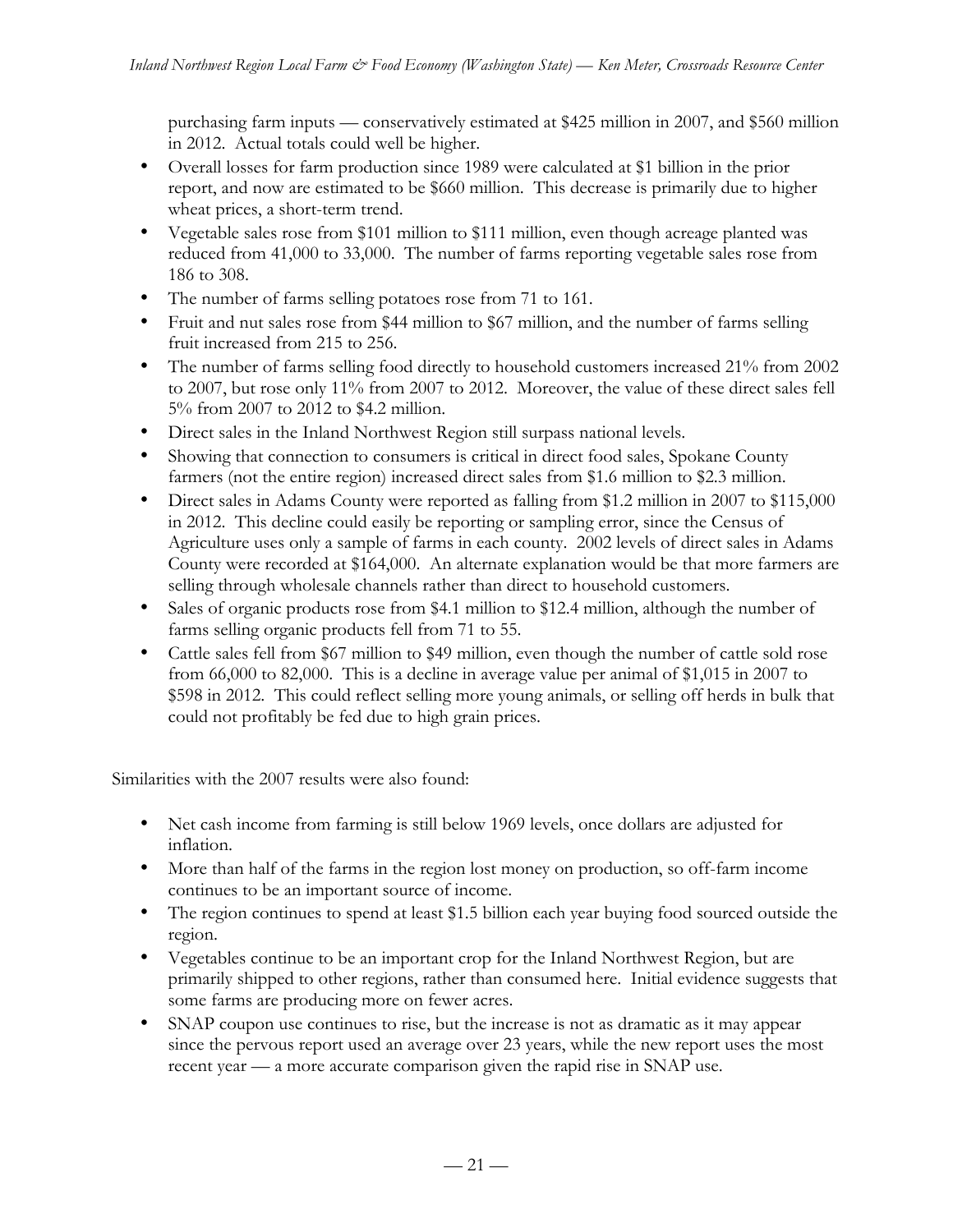### **Key recommendations for 2014:**

- Spokane should set aside farm land in and near the city as soon as possible to ensure that fertile soil with ample water and sunlight is protected to provide food for the region's residents. Specific locations are listed in the "Investing in Relationships" report.
- Fostering strong clusters of food-related businesses is still the most appropriate way to stem the financial losses inherent in the farm and food economy. This is long-term work and will not create dramatic victories quickly, but it is the precondition for future progress.
- The decline of direct sales from farmer to consumer seems to be part of a national trend, although it is possible that data tracking in the Census of Agriculture do not completely capture levels of direct sales, as noted above. Many farmers nationally report strong and rising direct sales. Evidence from the farm census, however, gives no clear indication that direct sales are on thie rise. While this make create new urgency for Spokane to develop food aggregation businesses, and to increase institutional sales, our data also show quite clearly that there is not at this time sufficient production to support a new "food hub." Growing this business will itself require long-term investment in new farm production at the local level.

According to the USDA's 2012 *Regional Food Hub Resource Guide,* "A regional food hub is a business or organization that actively manages the aggregation, distribution, and marketing of source-identified food products primarily from local and regional producers to strengthen their ability to satisfy wholesale, retail, and institutional demand." In fact, however, multiple local foods initiatives across the U.S. that claim to be building a "food hub" have something completely different in mind. Indeed, the term has so many uses it may well be meaningless. Our preference is to call an aggregation business an "aggregation business," and a distribution firm a "distribution business," and so forth, to minimize confusion.

"Food hub" leaders and industry consultants say that if such a "hub" (as defined by USDA) is to run as a self-sustaining business with its own facility, it may have to attain more than \$1.5 - \$5 million in annual sales. Below that level of sales, food hub initiatives may play a vital role in creating and implementing a vibrant vision for local food trade, but may depend heavily on subsidy from public and private sources. Often these early food hub initiatives play an essential role in connecting farmers with potential buyers, and should be supported for creating this groundwork, but cannot function as self-standing businesses until there is not sufficient production for local food trade to cover their operating costs.

Any successful facility that attempts to engage in "aggregation, distribution, and marketing of source-identified food products" as a business in its own facility requires a network of commercial relationships to support itself, including considerable production oriented toward local markets, on-farm infrastructure so farmers can prepare food shipments for larger customers, localized transportation routes, input dealers and lenders that are geared to farms engaged in local food trade, supportive nonprofits, public incentives and other support, knowledge and data, and many other elements. We call such a network a "food web."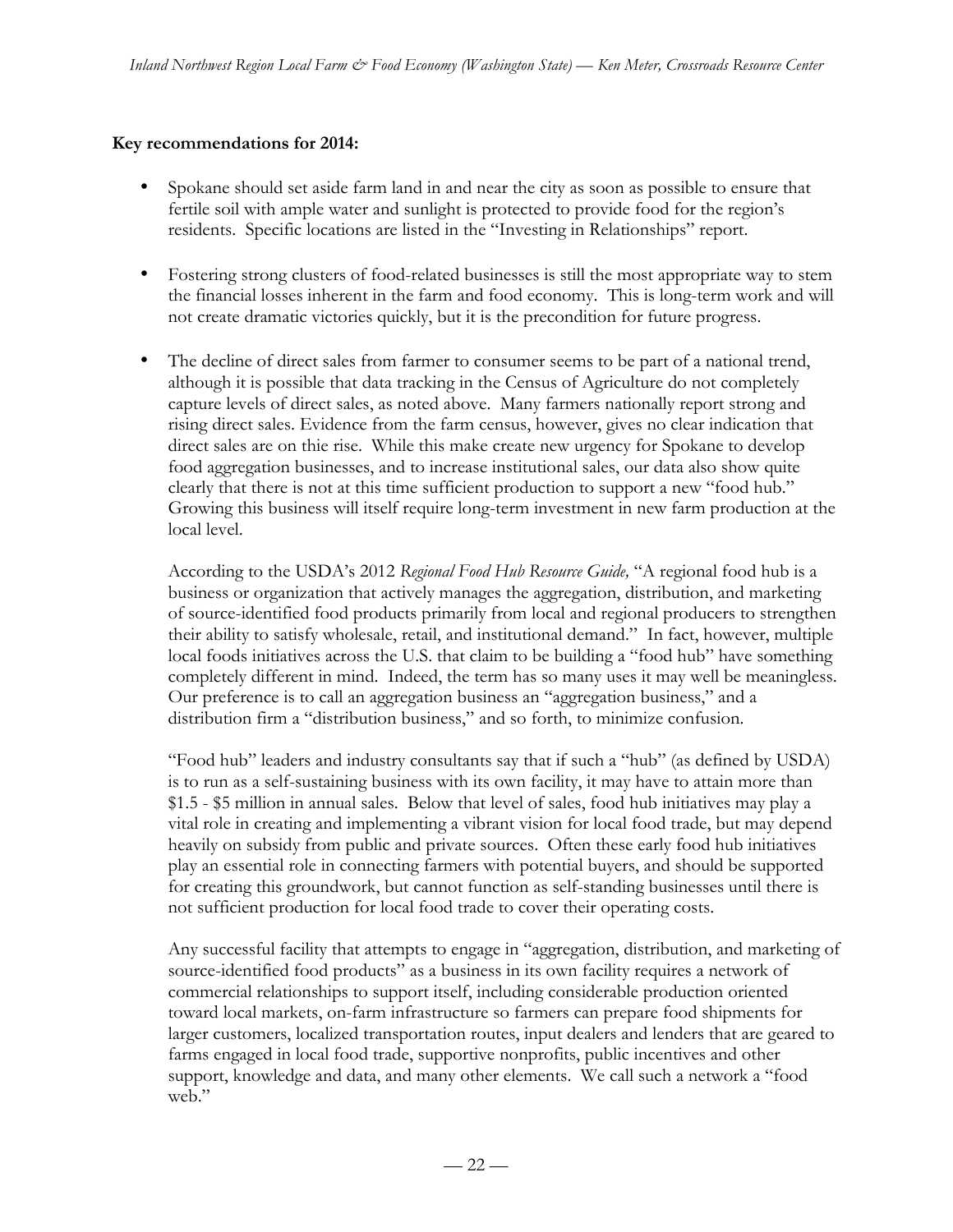Many aspiring "food hubs" launch themselves by offering an internet trading platform that allows farmers to communicate directly with potential buyers and make deals. Such a trading platform can be exceptionally valuable, and may well be the essential first step, but is not, in itself, a "food hub."

• While it is outside of the realm of actions that can be taken by local officials in the Inland Northwest Region, commodity farmers require better protection as they produce wheat, legumes, and other products for commercial processing, so that temporary price changes are not so critical to the fortunes of farmers and their communities.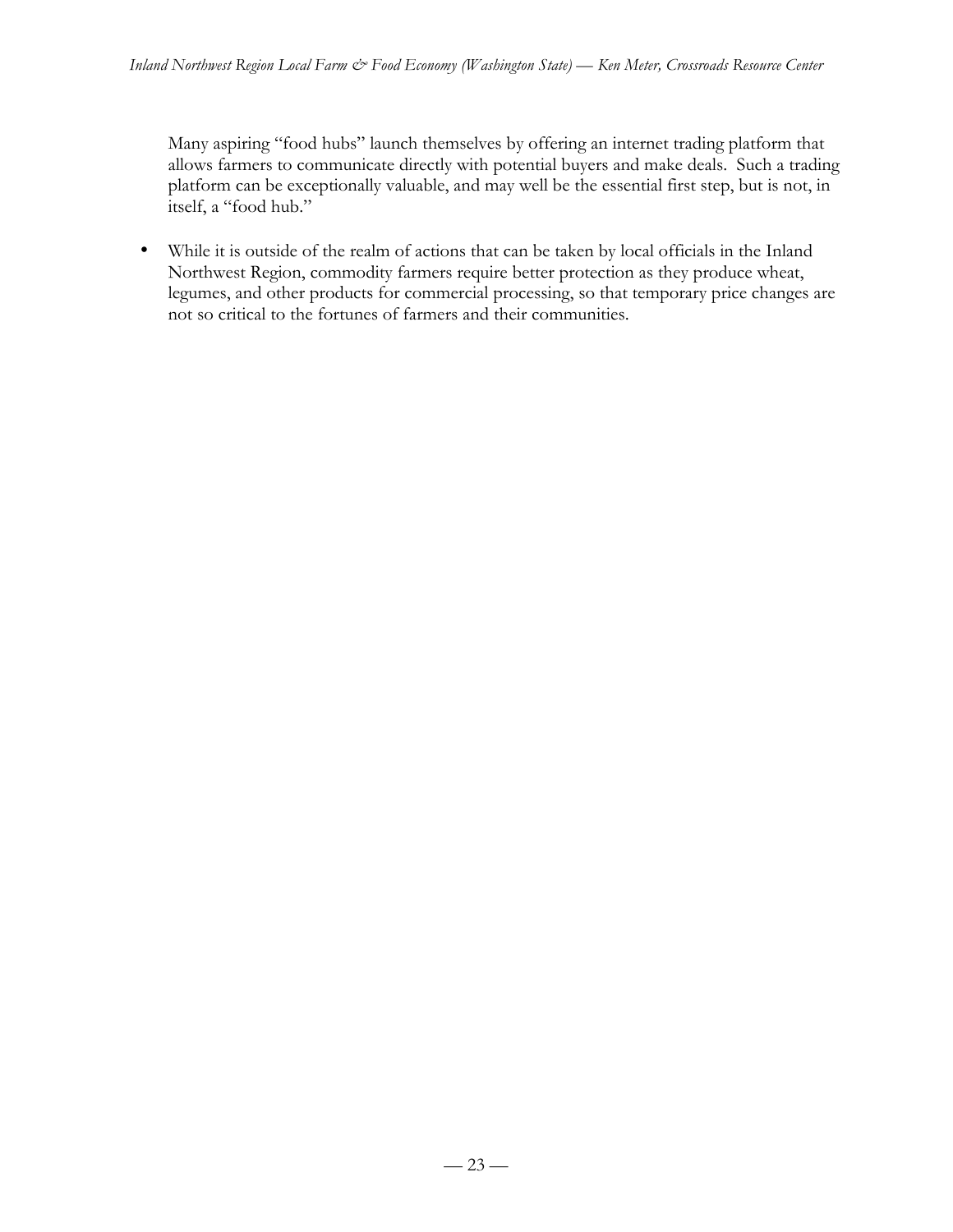#### **Inland Northwest Region: markets for food eaten at home (2012):**

Inland Northwest Region residents purchase \$1.7 billion of food each year, including \$1.0 billion to eat at home. Home purchases break down in the following way:

|                                     | millions |
|-------------------------------------|----------|
| Meats, poultry, fish, and eggs      | \$212    |
| Fruits & vegetables                 | 198      |
| Cereals and bakery products         | 134      |
| Dairy products                      | 107      |
| "Other," incl. Sweets, fats, & oils | 362      |

If each region resident purchased \$5 of food each week directly from some farm in the region, this would generate \$160 million of new farm income for the region.

#### **Adams County: markets for food eaten at home (2012):**

Adams County residents purchase \$53 million of food each year, including \$31 million to eat at home. Home purchases break down in the following way:

|                                     | millions      |
|-------------------------------------|---------------|
| Meats, poultry, fish, and eggs      | \$7           |
| Fruits & vegetables                 |               |
| Cereals and bakery products         |               |
| Dairy products                      | $\mathcal{Z}$ |
| "Other," incl. Sweets, fats, & oils | 11            |

#### **Ferry County: markets for food eaten at home (2012):**

Ferry County residents purchase \$21 million of food each year, including \$13 million to eat at home. Home purchases break down in the following way:

|                                     | millions |
|-------------------------------------|----------|
| Meats, poultry, fish, and eggs      | - 3      |
| Fruits & vegetables                 |          |
| Cereals and bakery products         |          |
| Dairy products                      |          |
| "Other," incl. Sweets, fats, & oils | ц        |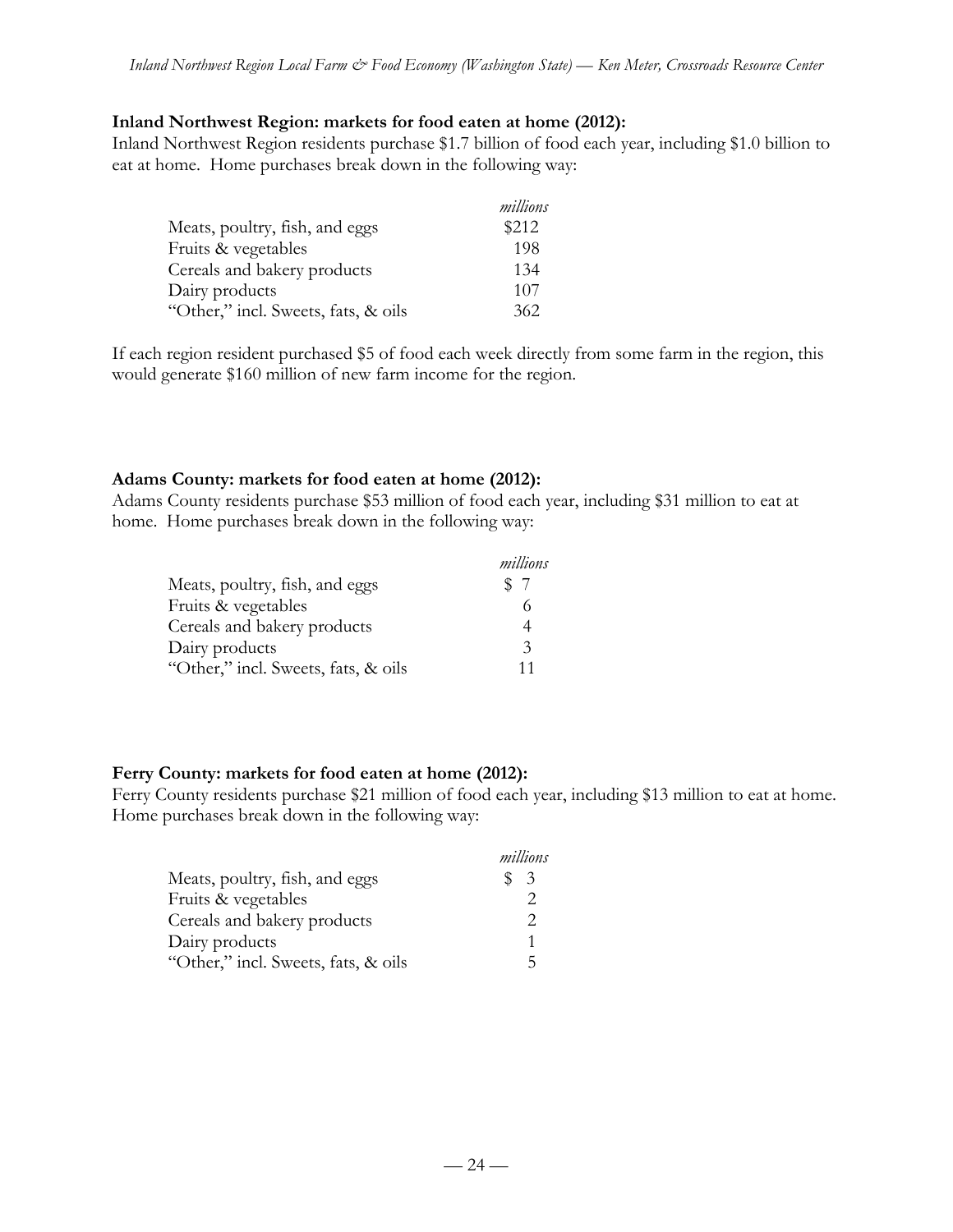#### **Lincoln County: markets for food eaten at home (2012):**

Lincoln County residents purchase \$29 million of food each year, including \$17 million to eat at home. Home purchases break down in the following way:

|                                     | millions                    |
|-------------------------------------|-----------------------------|
| Meats, poultry, fish, and eggs      | \$4                         |
| Fruits & vegetables                 | $\mathbf{\hat{z}}$          |
| Cereals and bakery products         | $\mathcal{D}_{\mathcal{L}}$ |
| Dairy products                      | $\mathcal{D}_{\mathcal{L}}$ |
| "Other," incl. Sweets, fats, & oils |                             |

#### **Pend Oreille County: markets for food eaten at home (2012):**

Pend Oreille County residents purchase \$36 million of food each year, including \$21 million to eat at home. Home purchases break down in the following way:

|                                     | millions                    |
|-------------------------------------|-----------------------------|
| Meats, poultry, fish, and eggs      | \$4                         |
| Fruits & vegetables                 |                             |
| Cereals and bakery products         | 3                           |
| Dairy products                      | $\mathcal{D}_{\mathcal{L}}$ |
| "Other," incl. Sweets, fats, & oils | 8                           |

#### **Spokane County: markets for food eaten at home (2012):**

Spokane County residents purchase \$1.3 billion of food each year, including \$782 million to eat at home. Home purchases break down in the following way:

|                                     | millions |
|-------------------------------------|----------|
| Meats, poultry, fish, and eggs      | \$163    |
| Fruits & vegetables                 | 153      |
| Cereals and bakery products         | 103      |
| Dairy products                      | 83       |
| "Other," incl. Sweets, fats, & oils | 279      |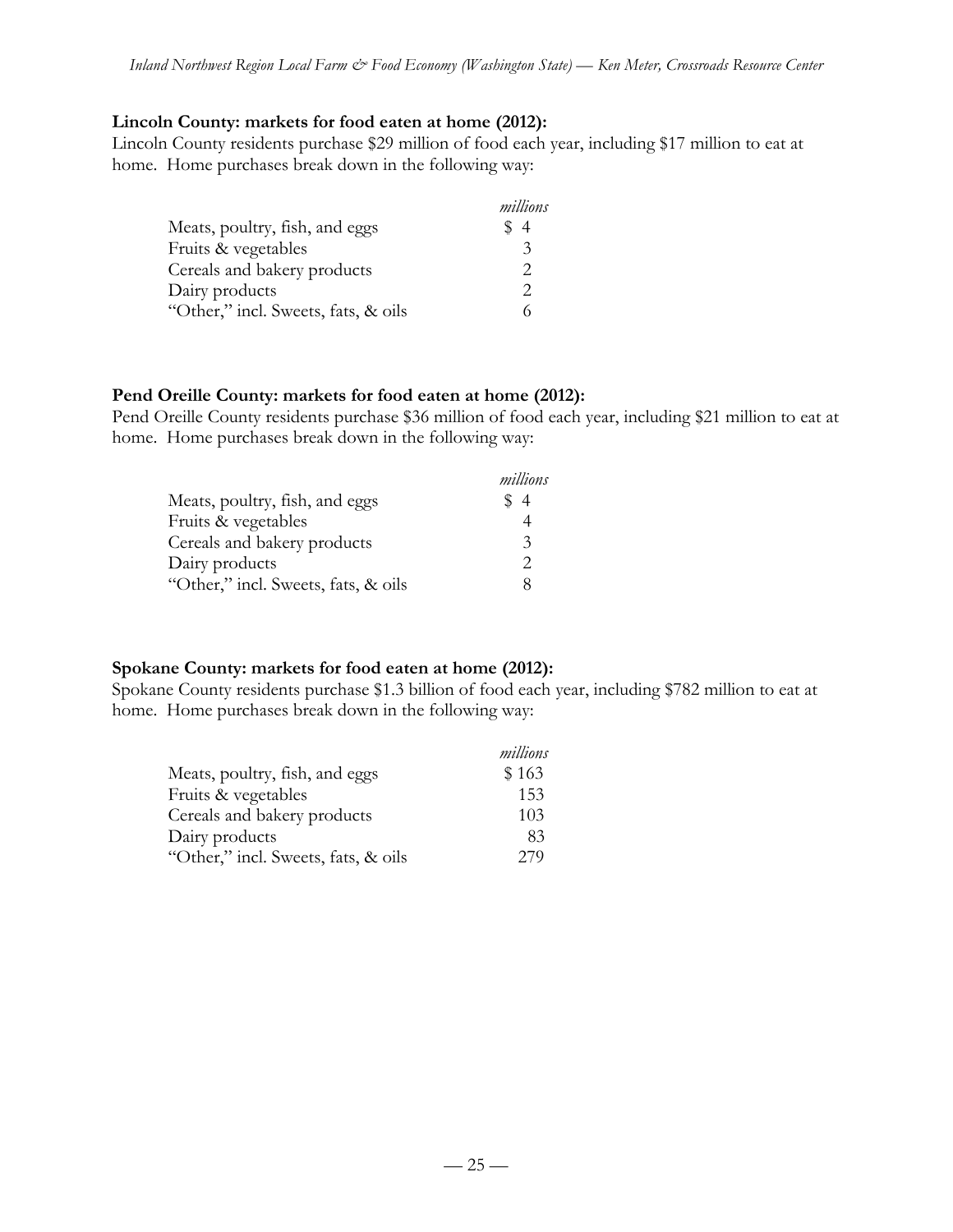#### **Stevens County: markets for food eaten at home (2012):**

Stevens County residents purchase \$121 million of food each year, including \$72 million to eat at home. Home purchases break down in the following way:

|                                     | millions |
|-------------------------------------|----------|
| Meats, poultry, fish, and eggs      | \$15     |
| Fruits & vegetables                 | 14       |
| Cereals and bakery products         | O)       |
| Dairy products                      | 8        |
| "Other," incl. Sweets, fats, & oils | 26       |

#### **Whitman County: markets for food eaten at home (2012):**

Whitman County residents purchase \$130 million of food each year, including \$77 million to eat at home. Home purchases break down in the following way:

|                                     | millions |
|-------------------------------------|----------|
| Meats, poultry, fish, and eggs      | \$16     |
| Fruits & vegetables                 | 15       |
| Cereals and bakery products         | 10       |
| Dairy products                      | 8        |
| "Other," incl. Sweets, fats, & oils | 27       |

#### **Washington State: markets for food eaten at home (2012):**

State residents purchase \$19 billion of food each year, including \$11 billion to eat at home. Home purchases break down in the following way:

|                                     | billions |
|-------------------------------------|----------|
| Meats, poultry, fish, and eggs      | \$2.4    |
| Fruits & vegetables                 | 2.2      |
| Cereals and bakery products         | 1.5      |
| Dairy products                      | 1.2      |
| "Other," incl. Sweets, fats, & oils | 40       |